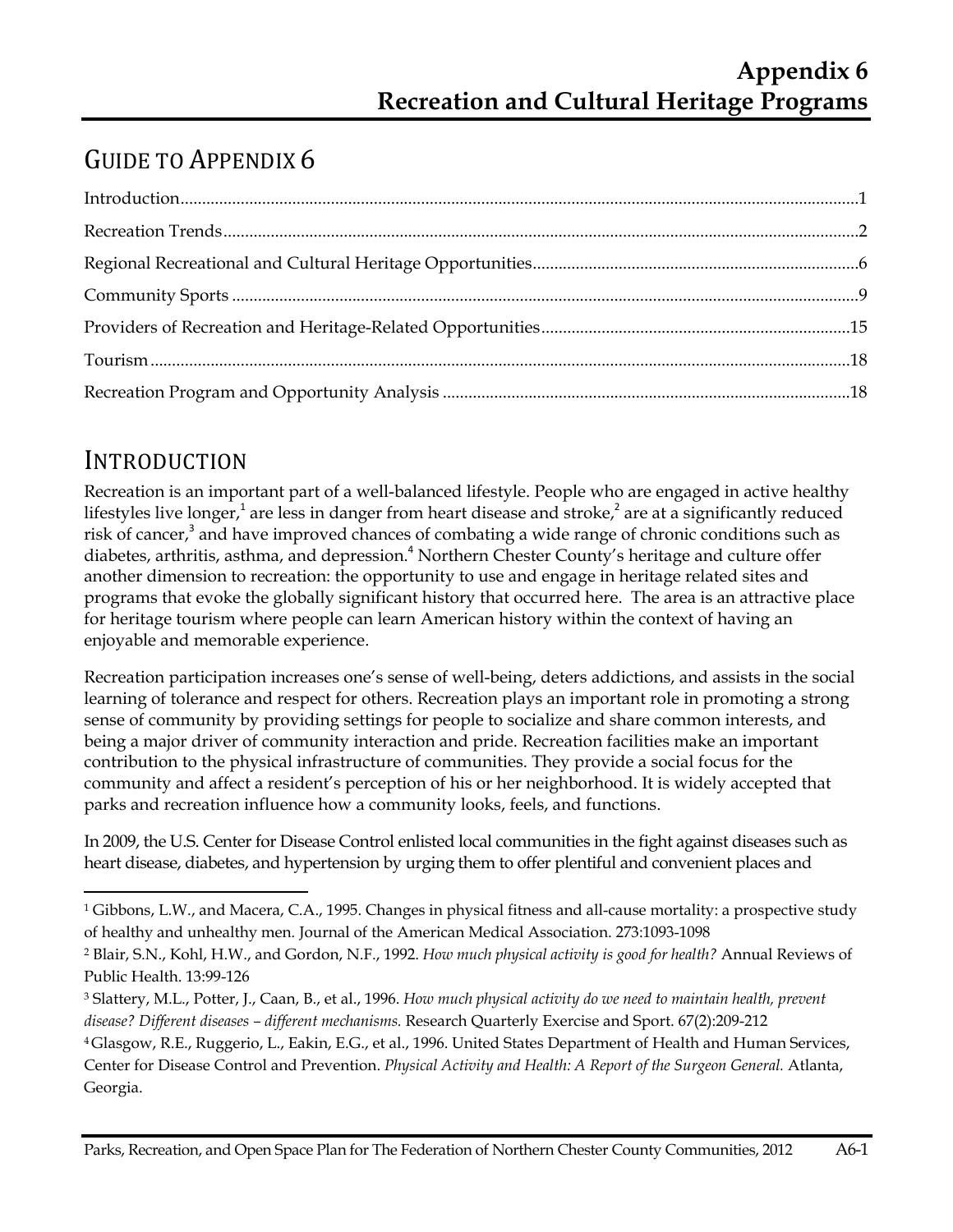programs that will help citizens to increase physical activity. This initiative will help to reduce national health care costs, one of our country's most pressing challenges. Today public recreation is considered essential to public health. Walking for 30 minutes daily benefits your heart, weight, and mental health, and has recently been found to stave off Alzheimer's disease. Cancer does not kill most Americans—the lack of physical exercise and a poor diet do.<sup>5</sup> Public recreation has a prominent role in creating healthy people, healthy families, and healthy communities in the Northern Chester County region (the Region).

### RECREATION TRENDS

While recreation trends are typically portrayed as activity based, there is a changing attitude toward recreation and life goals in America. This is an important trend to consider in community recreation planning: how to help our citizens achieve or do what is important to them through recreation.

A national survey<sup>6</sup> found that about 85 percent of the respondents listed maintaining their health as an important goal. Three-quarters considered themselves healthy now; an almost equal number (69 percent) admitted to being at least somewhat out of shape. After health, connecting with family, friends, and community is next in importance. An important trend is volunteerism, which is on the upswing. People want to make a meaningful contribution to improving the world and want to put their expertise to work, well beyond the usual stereotype of menial volunteer work.

Public recreation trends are those changes that go beyond fads and that have affected society so much that they are now a part of our culture. Trends include the following:

- Programs and activities that directly affect the health of the residents of the community, and the minimum support required to maintain those services, is becoming a principle mission of a public park and recreation agency. The focus of public parks and recreation is becoming directed toward essential and fundamental life and health services, not only community vitality and enrichment.
- Nearly half of all Americans say they spend time together outdoors at least once a month. Recreation is important to families with young children.
- Today, 66 percent of all Americans recreate outdoors monthly. In 1994 only 50 percent did.
- In 1972, one out of 27 girls participated in high school sports. In 1978, the ratio was one out of four. Today, more than half of all high school girls participate in sports. For years, researchers have found that there is a link between participation in high school sports and success later in life.<sup>7</sup>
- While baseball, football, and basketball were once the major sports, field hockey, lacrosse, and rugby are now mainstreaming. Even cricket (the most-watched sport in the world) is now popping up in the Delaware Valley.

<sup>5</sup> Oz, M. *6-Month Plan for Getting Healthy.* AARP Magazine. Volume 53: 3A May/June 2010. p56.

<sup>6</sup> Harris, M. *Forever Young*. Money Magazine. September 13, 2007.

<sup>7</sup> Lahart, J., 2010. *Economists Link Athletics to Success in School, Job Markets*. Wall Street Journal.

http://blogs.wsj.com/economics/2010/02/08/economists-link-athletics-to-success-in-school-job-markets/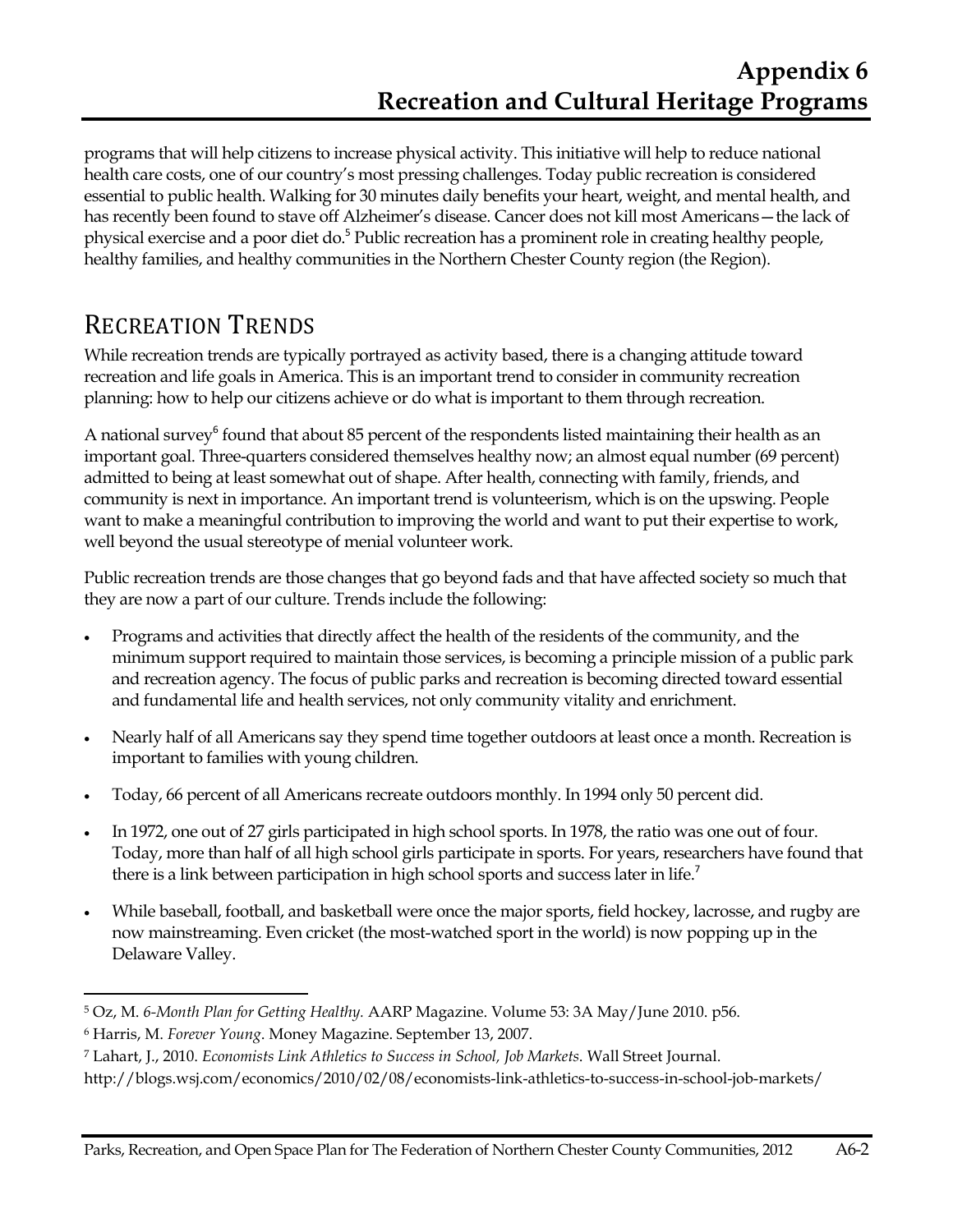- Sports are played throughout four seasons, including soccer and basketball year-round. Softball and baseball players and teams train in the off-seasons.
- Today's empty nesters with extensive free time, unprecedented good health, and retirement plans, are indulging in active lifestyles that are well beyond rocking chairs, front porches, and bingo. There is a mismatch between what retirees are looking for and what society provides. Many are looking for a second career that often involves using their expertise to make the world a better place, for example, through conservation.
- The first of the Baby Boomers will turn 65 in 2011. They represent the major planning challenge for parks and recreation. They will be more active, well-educated, and healthier than previous generations and will most likely be more involved in recreational pursuits. The sheer number of baby boomers will require more facilities and services than did previous generations of people over the age of 60.
- Generation X'ers (born 1964-1980) have launched the development of new activities such as in-line skating and skateboarding.
- Gen M (born 1985 and forward) is the Millennium generation. They have lived their full lives with benefit of the Internet. People in this age group are exposed to 8.5 hours of electronic media daily. This includes 2.5 hours in which they are "multi-tasking" with two or more media sources.
- People born between 1980 and 2000 make job choices based upon convenient access to facilities and services where they can engage in active recreation. The majority of those in this age group engage in vigorous physical activity on a regular basis. Having such opportunities nearby is a key to keeping and attracting both young people in the community and employers looking to locate or expand a business.
- In today's busy society of overscheduled youth, recreation programming is moving away from scheduled programs to self-directed opportunities and programs with fewer meeting times such as single night educational/recreational programs.
- Heritage Tourism is an important and growing segment of the tourism industry.

#### RECREATION TRENDS IN NORTHERN CHESTER COUNTY

Recreation opportunities in Northern Chester County and the surrounding region abound. From the expected community sports programs to the unexpected beagling and bassetting (the hunting of hare and rabbits on foot with beagle or basset hounds), people who live in or visit the Region can find a host of fun things to do in the great outdoors. These activities include opportunities that one can enjoy at his/her own discretion, to a full calendar of special events in every season of the year. Many of these activities are unique to Northern Chester County such as the newly-forming Cheese Trail. Here visitors can enjoy world-class scenery as they traverse the countryside to taste locally-made, internationally-acclaimed cheeses. They can try out the wine trail as well! Whether one wants to enjoy a brisk 30-minute walk or a 100-mile bicycle ride, there is plenty to do here.

• **Regional recreation**. Residents undertake their recreation throughout the Region rather than only within their own municipality. With nine municipalities, three school districts, two multi-municipal parks and recreation commissions, and many private nonprofit providers of recreation opportunities, recreation is complex in Northern Chester County.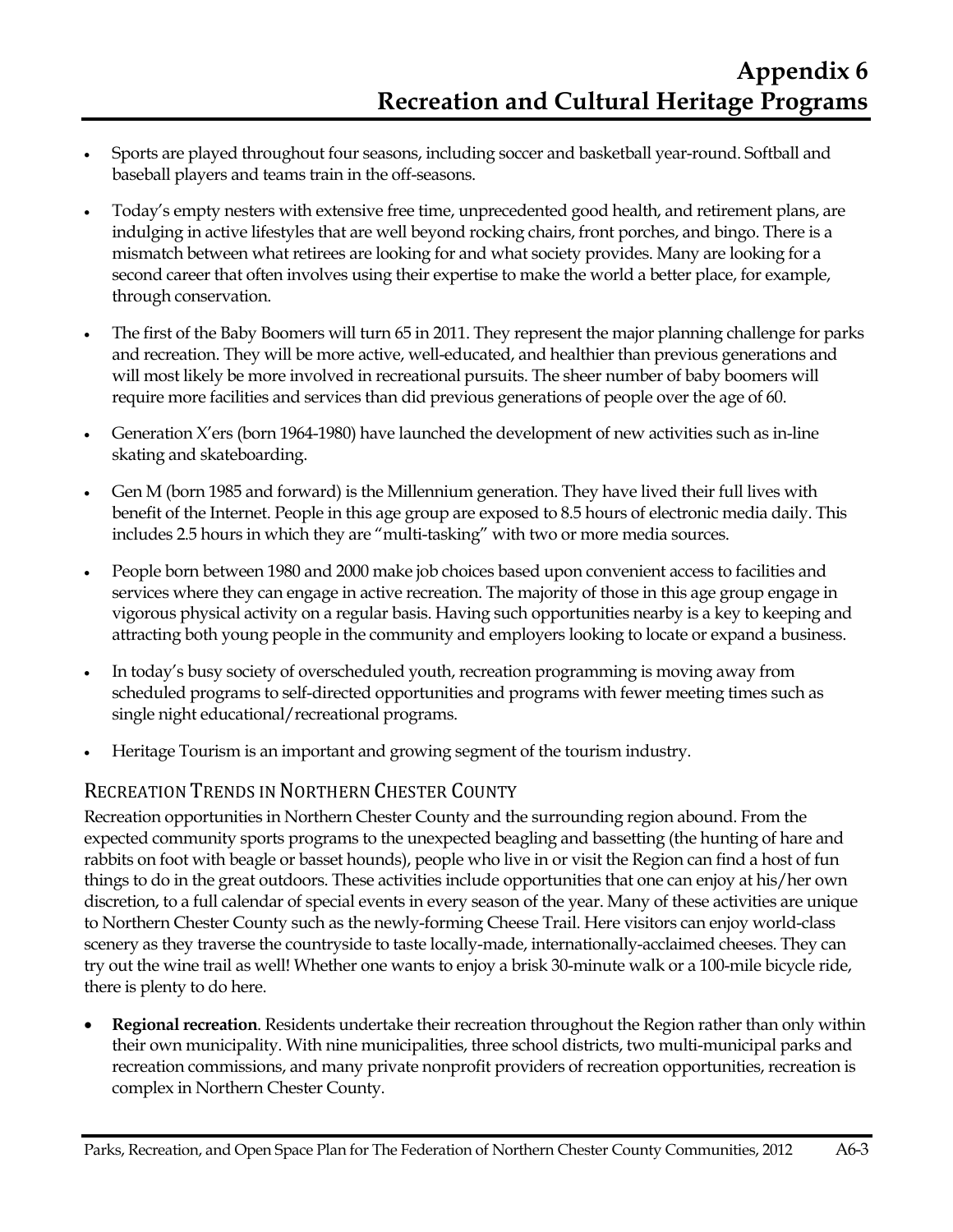- **Sports participation** is increasing. Leagues are expanding. Organized sports leagues are playing through multiple seasons with many going year-round. Players are playing at older and younger ages. National sports sanctioning organizations are changing the regulations regarding field sizes, resulting in differentsized fields. Sports organizations operate independently. Spin-off leagues are emerging in the area such as Wildcat Football, resulting from parents wanting their children to play by age group not by weight. This is a very important trend to address.
- **Recreation special events** are important in Northern Chester County and are often used to showcase other important aspects of the area such as heritage, locally-grown food, and land conservation.
- **Recreation special events through diverse providers**. Community and conservation organizations plan and carry out recreation events related to the beauty and history of Northern Chester County, as exemplified by the Iron Tour, Homegrown Harvest, Green Valleys Association EnviroFest, the Dance at Welkinweir, and the Dry Stone Workshop at Hopewell.
- **Recreation and heritage**. The relationship of recreation to the history and heritage of the area is notable in Northern Chester County. Many different organizations are involved in various aspects of recreation heritage, culture, conservation, and wellness. They operate through an informal network partnering when opportunities arise but not in an organized fashion. Recreation opportunities range from national caliber at the Schuylkill River Heritage Area and Hopewell National Historic Site, to scout troops in the local neighborhoods.
- **Astronomy** via Delaware Valley Amateur Astronomers, universities, and Astronomers without Borders is popular in this Region that treasures its dark night skies. Three out of five respondents in the survey reported enjoying the dark starry skies as one of the recreation activities they enjoy, while another 25 percent report being interested in that activity—for a total of 85 percent of the respondents. Keeping the skies dark is important to the quality of life here.
- **Trail use is high.** Trail use is popular and in some areas becoming threatened. Horse trails thread the area in large part due to the generosity of private landowners who allow the informal use of their property for horseback riders. This is a privilege not a right; access to these trails could be changed at any time, particularly if there is a change in property ownership.
- **Fun in the creeks**. Access to local creeks is important to the residents with 63 percent of the survey respondents indicating that they use local creeks for recreation.
- **Year-round recreation**. Interest in recreation indoors year-round is becoming more important in the area.
- **Wellness and physical activity**. Reflective of Chester County's ranking as the healthiest county in Pennsylvania, the Pottstown Heath and Wellness Foundation is dedicated to increasing the level of physical activity throughout its service area, which includes Northern Chester County.
- **School Districts and recreation**. Schools provide important recreation opportunities (programs and facilities) for children and youth in all three school districts. They serve as community hubs of activity year round. The Owen J. Roberts School District provides adults with lifelong learning program hosted in the Adult Evening School. Adult life-long learning emerged at the top activity in which survey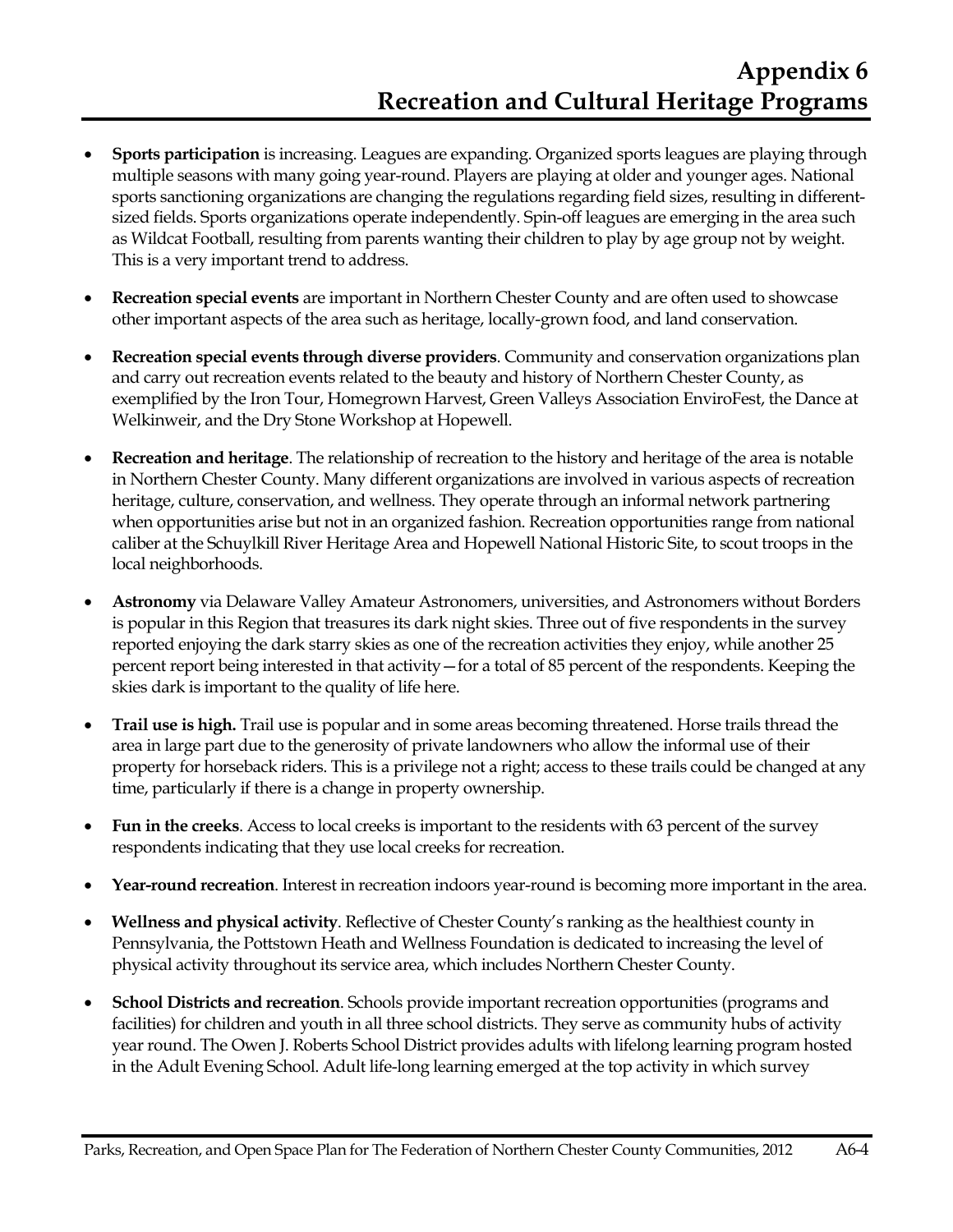respondents are interested. Half of the survey respondents indicated that they are interested in adult lifelong learning while another 20 percent said they are already participating.

- **Active and passive recreation**. There is some tension between active and passive recreational interests. Concern is strong regarding the conservation of the rural character of the area while providing active recreation facilities to meet the needs of a constituency engaged in active healthy lifestyles. Finding a way to meld the two interests will be a key to success.
- **Nature-based recreation**. Interest in nature and passive recreation is on the upswing. Fishing, hiking, and wildlife watching are reportedly gaining in interest. There is a keen need to connect children to the outdoors—a particular challenge in this area where children's time is heavily scheduled.
- **Tourism**. While tourism is growing as a leading industry in Pennsylvania, tourism in Northern Chester County is not clearly defined. There is not consensus on a clear direction or theme for tourism in this Region even among organizations with tourism as their mission, such as the Brandywine Valley Visitors Bureau and the Valley Forge Conference and Visitors Bureau. Certainly the residents do not want buses traveling the narrow country roads, but there is a sense that attracting visitors as smaller groups of families and friends to experience the wealth of history, scenic beauty, and outdoor recreation opportunities would offer benefits.

#### RECREATION PARTICIPATION IN NORTHERN CHESTER COUNTY

Information on participation in recreational pursuits was derived from several sources including the public opinion survey, interviews with key stakeholders and focus groups, information provided by organizations, and observations through field visitation. Survey Figure 4 shows the top activities in which survey respondents for this plan participate or are interested in participating. Survey responses reflect the opinions of the general public, not special interest groups, and as such are comprehensive in nature and very important to the planning process.

Most of their participation and interest lies in activities they can undertake on their own such as walking, enjoying nature, using local parks, cycling and enjoying the dark starry skies. Two exceptions to activities people can do on their own are special events and adult classes for lifelong learning. The many special events held in Northern Chester County are successful both a response and a generator of participation in special events and popular. People want to socialize with family and friends



and to create memories and recreational special events are the way to achieve that.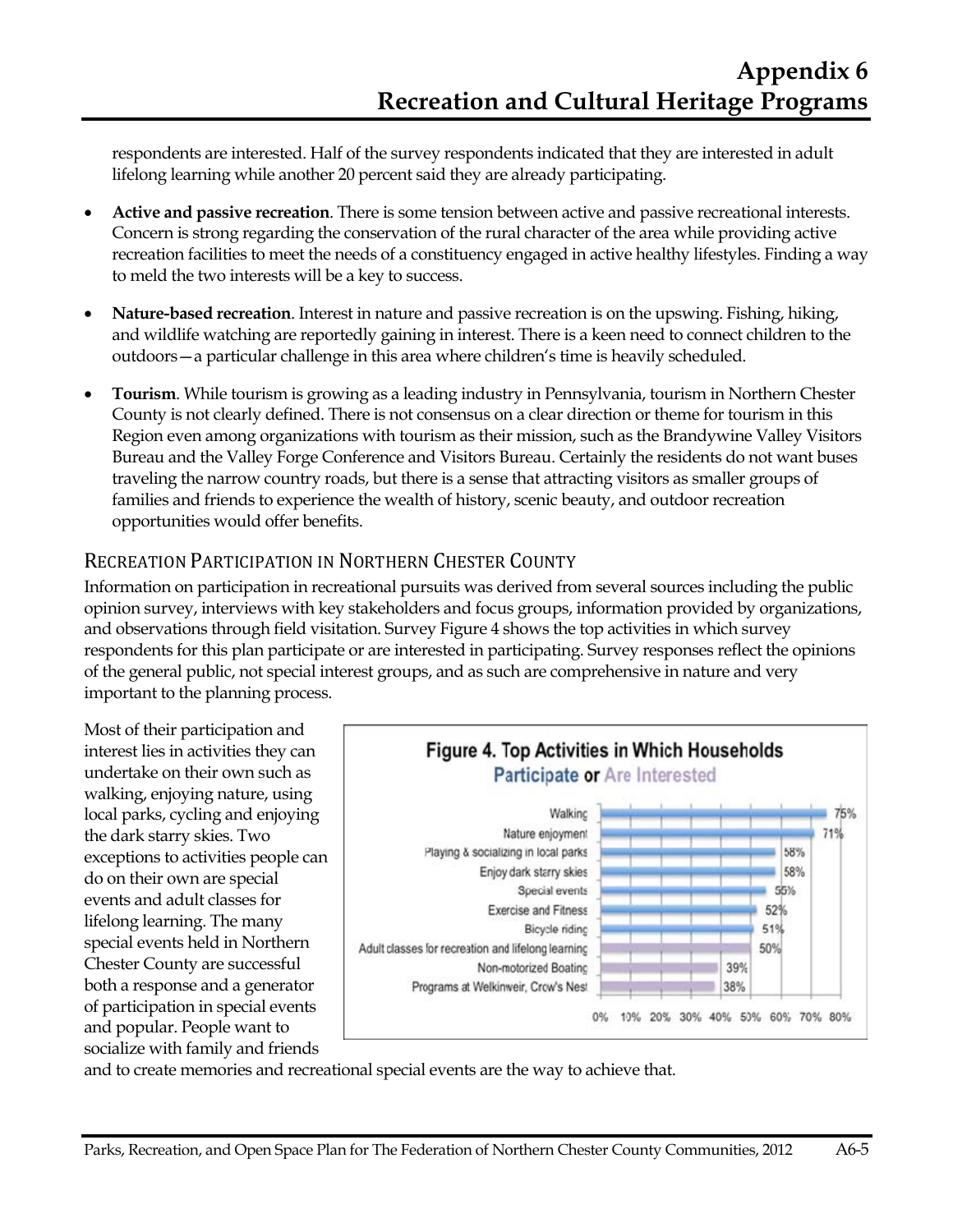#### BLOCKS TO PARTICIPATION

According to results from the public opinion survey, public meetings, focus groups, and interviews, the chief block to recreation participation is that people are unaware of the opportunity. About one out of two survey respondents indicated that not knowing about the opportunity was the chief reason they did not participate. Typically, survey respondents indicate that they are too busy to participate. Lack of awareness as the top reason is a survey finding unique to Northern Chester County.

### REGIONAL RECREATIONAL AND CULTURAL HERITAGE OPPORTUNITIES

The citizens of Northern Chester County live close to outstanding recreational opportunities in the great outdoors as well as within an hour of world-class cultural, educational, entertainment, and sporting events in the city of Philadelphia. The significant history of the area, its scenic beauty, and its conserved resources play an important role in recreation.

#### THE GREAT OUTDOORS

National, state, and county parks in the Northern Chester County area offer recreational opportunities in the great outdoors. County parks are places that people typically spend half of a day to a day enjoying. State parks offer full-day, overnight, weekend, or vacation-length opportunities. State and county park facilities are fully described in Appendix 2. The Schuylkill River, French Creek, and Pickering Creek all offer important water-based recreation opportunities close to home.

Written comments in the survey indicated that people tend to travel to the various large nature and historic parks throughout the Region, including French Creek State Park, Marsh Creek State Park, Valley Forge National Park, Hopewell Furnace, and Warwick County Park. The Schuylkill River National Heritage Area celebrates the rich culture and history of the Schuylkill River watershed as one of America's most significant cultural and industrial regions. As a National Heritage Area, it is working to revitalize and restore the Region through natural and cultural resource preservation, education, recreation, community revitalization, and heritage tourism.

Schuylkill Highlands is a Conservation Landscape Initiative (CLI) region of the Pennsylvania Department of Conservation and Natural Resources. It includes Northern Chester County as home to critical unprotected lands such as source waters, head waters, riparian buffers, watershed lands, natural areas, contiguous forested lands, and the key habitats, farmland, and greenway connectors found in the Hopewell Big Woods. The Schuylkill Highlands initiative is striving to protect what is special in this Region by saving high-quality lands and connecting people and communities through a network of trails and gateway communities.

Close-to-Home Activities Available at National, State, and County Parks & Heritage Areas

Hiking. Bicycling. Mountain Biking. Trail Riding. Horseback Riding. Picnicking in shelters and groves. Swimming. Boating. Windsurfing. Fishing. Hunting. Trapping. Wildlife Watching. Cross-Country Skiing. Sledding. Tobogganing. Ice skating. Iceboating. Ice fishing. Nature Center visitation. Organized group camping in cabins, tents, and yurts. Birding. Destination Playgrounds. Disc Golf. Astronomy. Orienteering. Historic programs and events. Tours. Nature study and environmental education.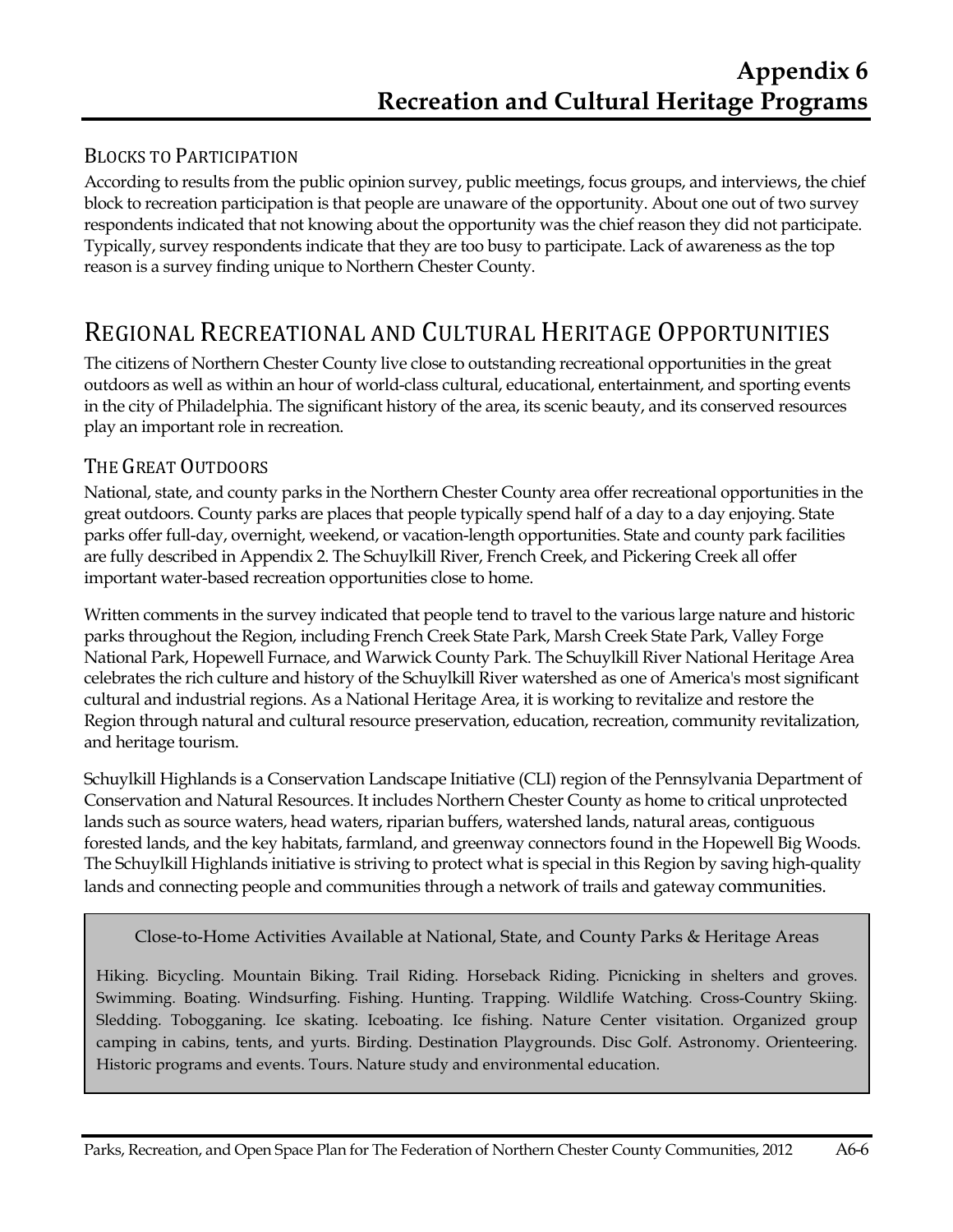#### MUNICIPAL RECREATION OPPORTUNITIES

Playing and socializing in local parks is important to residents. About 80 percent of the survey respondents socialize and play in parks close to home or are interested in doing that. With respect to organized, scheduled activities, the municipalities in Northern Chester County range in the level of services they provide. Some offer organized programs and others do not provide any recreational services. Several key factors come into play here. Size of population, availability of park and recreation facilities, capacity of the local government operations, the rural nature of the area, budget, and availability of volunteers are all contributing factors in the provision of recreation services.

| Municipality         | Program/Event                         | Date Offered 2010 Sponsor |                                               |  |  |  |  |
|----------------------|---------------------------------------|---------------------------|-----------------------------------------------|--|--|--|--|
| <b>East Coventry</b> | Community Day                         | June 5                    | Park, Recreation & Conservation Committee     |  |  |  |  |
|                      | Easter Egg Hunt                       | March 27                  | Parker Ford Women's Club                      |  |  |  |  |
| <b>East Nantmeal</b> |                                       |                           | Historical Society and Green Valleys          |  |  |  |  |
|                      |                                       |                           | Association are program sources.              |  |  |  |  |
| East Pikeland        | <b>Outdoor Movie Nights</b>           | June 5                    | Parks & Recreation Board and                  |  |  |  |  |
|                      |                                       | September 18              | Exelon Power as sponsors                      |  |  |  |  |
|                      | Kimberton Run                         | September 25              | Kimberton Lions                               |  |  |  |  |
|                      | Easter Egg Hunt                       | March 27                  | Parks & Recreation Board                      |  |  |  |  |
|                      | Yard Sale/Craft Fair/ Bake Sale May 1 |                           | East Pikeland Township                        |  |  |  |  |
|                      |                                       | October 24                |                                               |  |  |  |  |
|                      | Historic Walking Tour                 | July 8                    | Kimberton Friends                             |  |  |  |  |
|                      | Summer Sports Program                 | August 2 - 6              | Offered by U.S. Sports Institute              |  |  |  |  |
|                      | Summer Playground Program             | June 22 - July 31         | Phoenixville Area Recreation Department       |  |  |  |  |
|                      | Summer Tennis Camp                    | June 21 - July 24         | Phoenixville Area Recreation Department       |  |  |  |  |
|                      | Kimberton Fair                        | July 26-31                | Kimberton Fair organization                   |  |  |  |  |
|                      | Annual Butterfly Garden               | Spring                    | Park & Recreation Committee and               |  |  |  |  |
|                      | Planting                              |                           | North Coventry Elementary School              |  |  |  |  |
|                      | <b>Environmental Monitoring</b>       | Spring                    | Frog Watch and Nest Box - EAC                 |  |  |  |  |
|                      | Annual Clean & Green Day              | April 18                  | EAC                                           |  |  |  |  |
|                      | Coventry Woods Festival               | May 31                    | Park & Recreation Committee and EAC           |  |  |  |  |
| <b>East Vincent</b>  | Community Day                         | May 7                     | Park on the Ridge                             |  |  |  |  |
|                      | <b>Trout Rodeo</b>                    | May 7                     | Park on the Ridge                             |  |  |  |  |
|                      | History Under the Stars               | June 11 & Aug 13          | Park on the Ridge                             |  |  |  |  |
|                      | <b>Independence Day Ceremony</b>      | July 4                    | Revolutionary War Soldiers' Cemetery          |  |  |  |  |
| North Coventry       | Summer Camp                           | <b>Six Weeks</b>          | Kenilworth                                    |  |  |  |  |
|                      | <b>Tennis Lessons</b>                 | Summer                    | Kenilworth                                    |  |  |  |  |
|                      | <b>Fall Bonfire</b>                   | October                   | Coventry Woods                                |  |  |  |  |
|                      | Coventry Woods Festival               | May 22                    | Coventry Woods                                |  |  |  |  |
| South Coventry       | Sundae Serenade                       | June                      | Community day with ice cream, book, and       |  |  |  |  |
|                      |                                       |                           | plant swap. Board of Supervisors and Open     |  |  |  |  |
|                      |                                       |                           | Space, Recreation and Environmental Oversight |  |  |  |  |
|                      |                                       |                           | Board.                                        |  |  |  |  |
| West Pikeland        | <b>Chamber Music Series</b>           | March 7                   | Arts & Culture Committee                      |  |  |  |  |
|                      |                                       | April 11                  |                                               |  |  |  |  |

#### **Table A6.1: Municipal Parks and Recreation Programs, Activities, and Events in Northern Chester County**

Parks, Recreation, and Open Space Plan for The Federation of Northern Chester County Communities, 2012 A6-7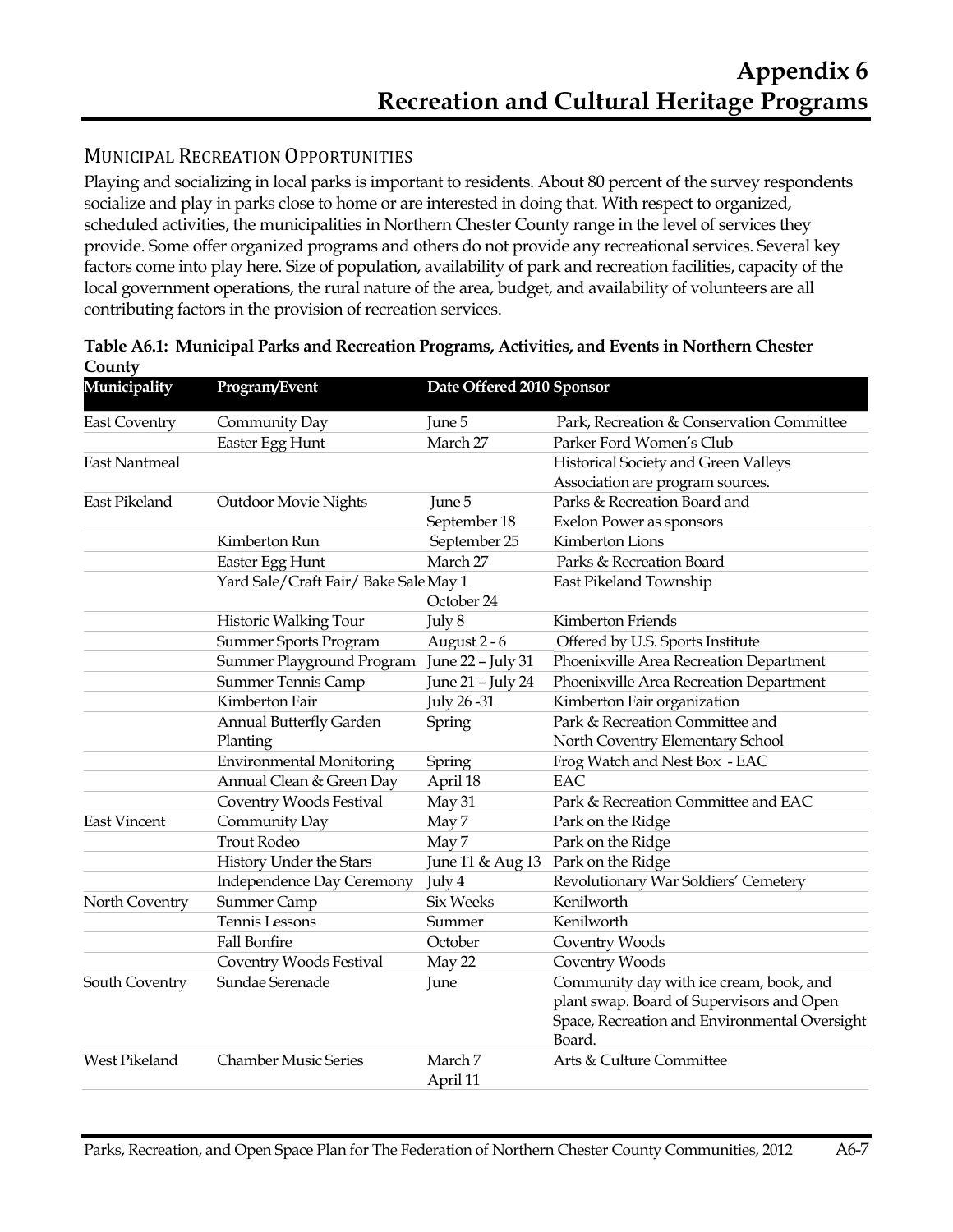| Municipality         | Program/Event                             | Date Offered 2010 Sponsor            |                                                 |  |
|----------------------|-------------------------------------------|--------------------------------------|-------------------------------------------------|--|
|                      | Spring Egg Hunt                           | March 21                             | Parks & Recreation Board                        |  |
|                      | Milling Demonstrations                    | Monthly<br>Apr - Nov                 | Anselma Mill                                    |  |
|                      | Pickering Grove Tree Planting             | April 17-18                          | Parks & Recreation Board                        |  |
|                      | Yellow Springs Art Show                   | April 24 - May 9                     | Historic Yellow Springs - 27 <sup>th</sup> year |  |
|                      | <b>Chester County Craft Guild</b><br>Show | May $1-2$                            | <b>WPT Cultural Center</b>                      |  |
| Herb & Ceramics Sale |                                           | May 13                               | <b>Historic Yellow Springs</b>                  |  |
|                      | <b>Summer Fest</b>                        |                                      | <b>Historic Yellow Springs</b>                  |  |
|                      | Swing Into Summer                         | June 19                              | Anselma Mill                                    |  |
|                      | West Pikeland Fall Festival               | October 17                           | Parks & Recreation Board                        |  |
|                      | Midsummer Night's Dream                   | Commonwealth Classic Theater<br>July |                                                 |  |
|                      | Trail Guide                               | Used year-round                      | West Pikeland Township                          |  |
| <b>West Vincent</b>  | <b>West Vincent Community Day</b>         | Spring                               | Park and Recreation Commission                  |  |
|                      | Trout Rodeo                               | Spring                               | West Vincent Township Police Department         |  |
|                      | Outdoor Movie Night                       | August 21                            | Park and Recreation Commission                  |  |
|                      | <b>Turkey Trot</b>                        | November                             | Park and Recreation Commission                  |  |
|                      | Park and Pavilion Rental                  | Year-round                           | West Vincent Township                           |  |

Overall, no municipality has sufficient population size, staff, or budget to offer a full program of recreational services. While some have been providing some level of recreation services for many years, others have not. There is no right or wrong approach; what works for the community is the important factor. What is appropriate for one municipality is not necessarily a good fit for another.

In addition, the residents tend to look at all of Northern Chester County as a region with recreation opportunities, rather than only their municipality. Most organized recreation opportunities in communities are provided by volunteers including Parks and Recreation Boards, Historic Committees, Environmental Advisory Council (EAC), and Boards of Supervisors. *Table A6.1* presents recreation opportunities in each municipality. The table presents broad information about anything that the municipality directly provides or facilitates.

#### THE SCHOOL DISTRICTS

The school districts serve as community hubs for recreation. They make their facilities available for public recreational use and are vital for community sports. An important factor for recreation, particularly youth sports, is that children and youth like to play sports with their friends—usually schoolmates. Communities, as well as families and adult individuals, are in most cases oriented toward the school district rather than the municipality, especially in rural communities.

Owen J. Roberts provides two important recreation programs: the Aquatics Program and Adult Evening School. The Aquatics Program includes swimming instructions, parent and tot classes, lap swimming, conditioning classes, water polo, competitive swimming and diving, recreational swim, a summer program, adult conditions, and a master swim program. The Adult Evening School offers a wide variety of classes, instructions, and recreational opportunities for people 18 years of age and older. According to the citizen survey findings for this plan, 50 percent of the respondents indicated that they are interested in lifelong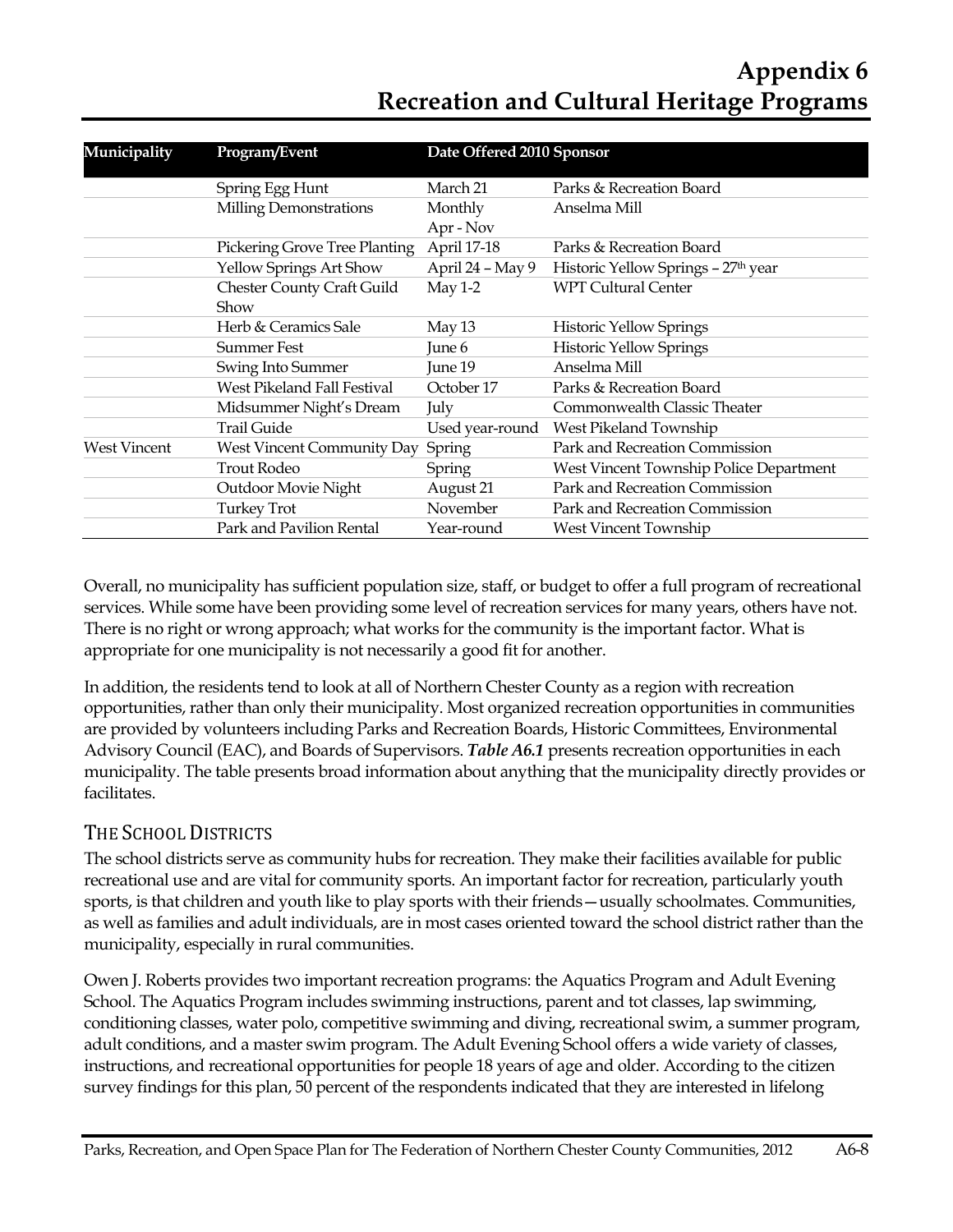learning classes for adults. Another 20 percent already participate in such programs. This was the program of the most interest to survey respondents.

#### *FIT FOR LIFE IN THE OWEN J. ROBERTS SCHOOL DISTRICT*

The Owen J. Roberts School District is committed to fostering active, healthy lifestyles among its students. With funding provided by the Pottstown Health and Wellness Foundation, the School District has put into place the *Fit for Life* program headed by the Wellness and Communications Coordinator. The program operates with the Owen J. Roberts Wellness Council, a working group composed of individuals with an interest in wellness from representative segments of the community and schools. Members include administrators, teachers, nurses, food service staff, and experts in dietetics, nutrition, physical activity, and health.

Each individual school within the district has representation on the Council and is also encouraged to have a dedicated Coordinated Health Team in their respective building. Many experts in the areas of health, mental health, physical education, and nutrition comprise the School Coordinated Health Teams, making the Wellness infrastructure in the Owen J. Roberts District very diverse and strong. The goal is to create wellness outcomes that benefit people through healthier lives.

Through partnerships and programs the Wellness Council strives to create new knowledge, increase skills, foster a positive change in attitude or values, and drive behavioral changes that improve lifestyle habits. They focus on programs and services that build long-term solutions lifelong healthy people. Goals are directed toward demonstrated need in the youth health risk areas identified by the Centers for Disease Control: tobacco use, poor nutrition, lack of exercise, drug and alcohol use, injury to self and others, and other risky behaviors. Most of the School District's programming addresses nutrition and physical activity because of the magnitude to which these areas can improve the public's health and prevent and control chronic diseases.

### COMMUNITY SPORTS

Community sports programs are important in Northern Chester County. Leagues are expanding. Participation is increasing. Sports have moved beyond one traditional season into multi-season and even year-round play. About 4,051 participants played in the leagues in 2009 or were on league waiting lists. This does not account for volunteers, coaches, field and concession managers, and spectators. It also represents a snapshot in time—it is important to remember that many people play sports at a certain point in their life and then age out of it. When combined, a significant portion of the population is playing or has played in community sports. The following sports organizations serve Northern Chester County.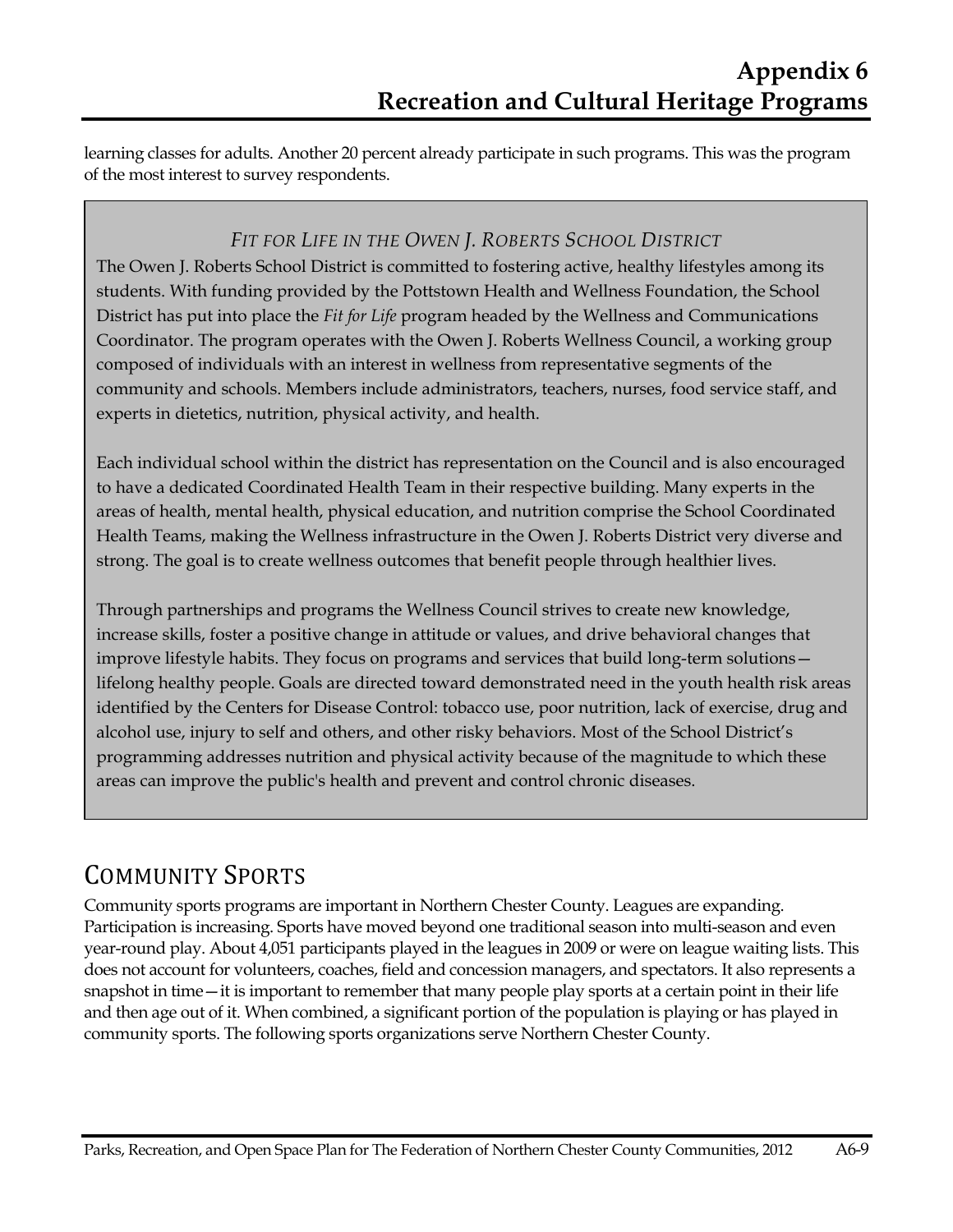**Coventry Girls Basketball** serves 120 girls in the second through ninth grades in the Owen J. Roberts (OJR) School District. The organization uses gyms in East Coventry Elementary School, North Coventry Elementary School, and OJR Middle School. This is not enough gym time and has resulted in splitting two days among three groups in the middle school. They need at least one more gym or more days in the existing gyms.

**Coventry Little League** (CLL) offers little league baseball, t-ball, and softball for boys and girls ages 5- 18. League participation has been growing since 2002 with the fall session experiencing the most growth. CLL plays at the Wampler Complex and practices on OJR High School and Middle School fields, Kenilworth fields, and Anderson fields. As the league grows, they anticipate needing three additional fields by 2013.

**Coventry Soccer Association** is a soccer league for participants ages 4-18. Participation has been increasing and a cap in certain age groups may become necessary. In 2002, there were fewer than 500 players; however, it is anticipated that there will be over 1,000 by 2013. The league plays spring through fall. Game fields used include East Coventry Elementary School (side and front fields) and North Coventry River Bend Park (all three fields: Anderson, Batdorf, and Deegan). Practice fields include East Coventry Elementary School (Front-U8, Side-travel, Back-U10/travel), North Coventry Elementary School (front), Kenilworth Park (t-ball field, soccer field), North Coventry River Bend Park (all three when available), Parker Ford Brethren Church, and East Vincent Township Park.

For winter use, they rent the Sportsplex in Pottstown and the Body Zone in Wyomissing. The organization reported difficulties in using assigned fields, with other teams forcing them off fields they had permits for. Anticipated field needs include: one full-sized game field for travel, one full-sized for intramurals, two small-sided fields for travel, one small-sided for intramurals, and one additional fullsized field for the U6 and U8 intramurals. Additionally, more space is needed for practice. At least an additional two full-sized field areas and two small-sided field areas are needed. They have investigated purchasing land and found it to be unaffordable.

**Coventry Youth Lacrosse** serves 160 boys ages 7-15 and 95 girls ages 8-12, with a total of 16 teams. Participation is expected to stabilize at about this number. Fields used include:

- East Vincent Elementary School Fields behind the school accommodate three separate practice locations.
- North Coventry Elementary School Front field (near Kemp Rd) accommodates two squads; the narrow space between the parking lot and the front field accommodates one squad.
- OJR High School North turf field after the high school squad has completed their practice accommodates two squads when available.
- East Vincent Township Park Two areas are used including the "lower field" and the field adjacent to the tennis courts.
- West Vincent Township Park Multi-use field (soccer field) is used.
- Connie Batdorf Park (South Coventry Township) Football field is used for games only.

The organization anticipates needing one to two fields in the future due to decreasing access to school fields, loss of field use due to school priorities, and competition with other sports leagues for fields.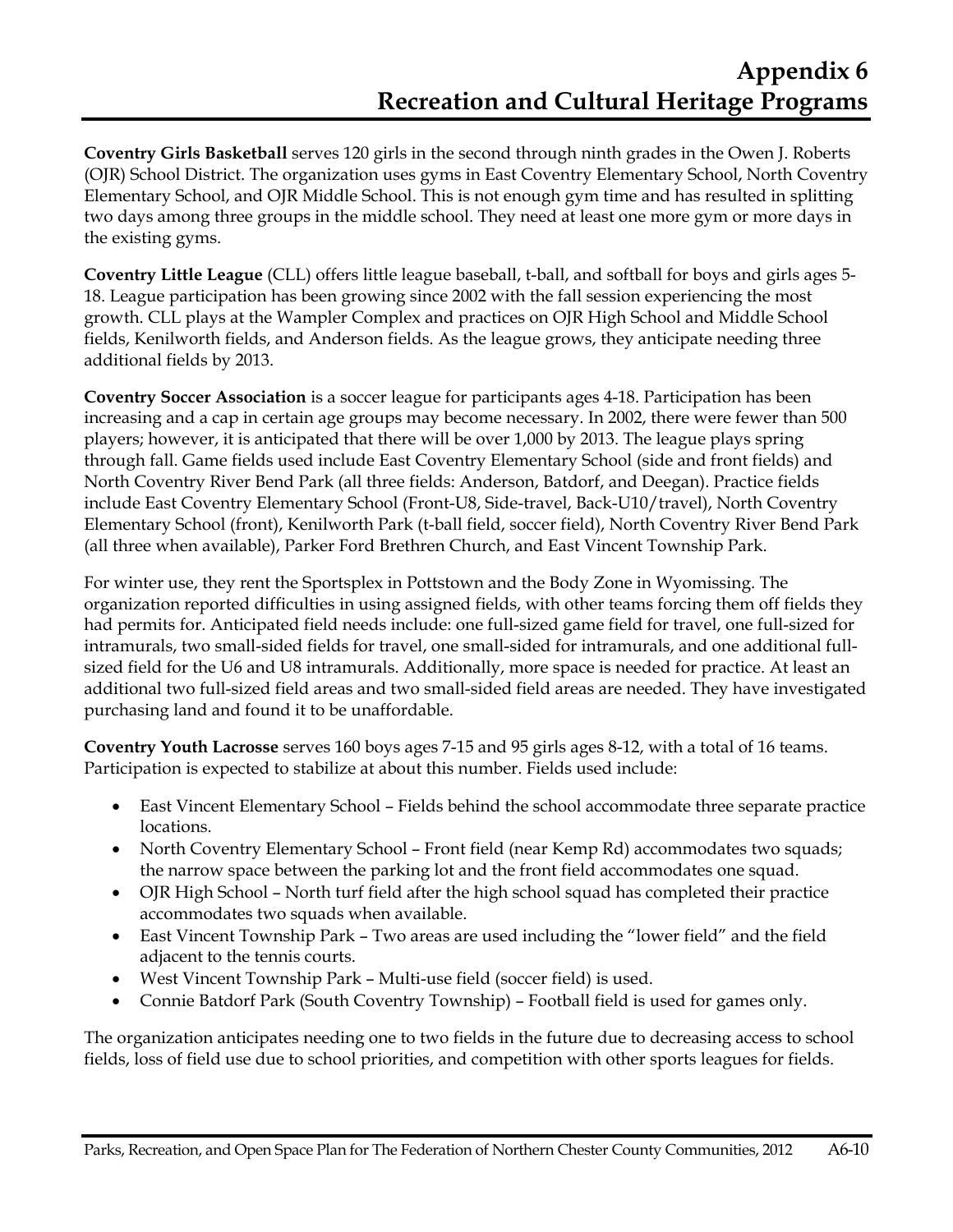**Downingtown Areas Recreation Consortium** (DARC) is a multi-municipal parks and recreation organization that includes West Pikeland. DARC is the only organization offering adult leagues for softball, basketball, volleyball, and street hockey. It also offers youth sports clinics and camps. DARC's programs fill up and have waiting lists. The leagues operate year-round depending upon the sport. Facilities used include Hickory Park, Shamona Creek Park, and Kerr Park. For gyms, they use all school district facilities for basketball and sports clinics. They have enough facility time for games but none for practices. Kerr Park has lost one field due to drainage issues. If adult leagues grow, then more fields will be needed.

**Glenmoore Eagle Youth Association** (GEYA) offers baseball and soccer for youth ages 5-18. The league has been growing. Both sports play in the spring and fall. Facilities used for baseball include: 60-foot – Hickory Park (2 fields), Springton Manor Elementary (2 fields), West Vincent, and Brandywine Wallace; 90-foot – Hickory Park (older divisions also travel to other leagues within Chester County to play away games). Facilities used for soccer include: Shamona Creek Elementary (two 25x50 fields), Windsor Baptist Church (two 15x30 fields), West Vincent Park (one regulation field), Springton Manor Elementary (one 40x70 field), Pickering Valley Elementary (three 15x30 fields), Montgomery School (one regulation field), and Ludwig's Corner Horse Show Grounds (one 60x100 field, one 40x70, two 25x50, three 15x30). The organization reports having difficulty getting fields for practice. Drainage problems exist at Hickory Park and West Vincent. While not looking for more fields now, they would consider exploring the addition of fields.

**Kimberton Youth Athletic League** (KYAL) offers baseball and softball for youth ages 5-16. The league is growing especially in the younger ages. Play is underway April through July. All fields are on Kimberton Fire Company property or East Pikeland Park property (four fields at #6 Firehouse Lane in Kimberton) and school district fields are used for practice. KYAL is raising money for new lights. They need two more practice areas and upgrades to the current fields.

**Lionville Youth Association** (LYA) is a regional umbrella sports organization celebrating its fortieth season. LYA serves the youth primarily in Uwchlan Township, West Pikeland Township, and Northern East Caln Township, which are all in the Downingtown Area School District. LYA does not view Northern Chester County as part of its territory. They play in ten Uwchlan Township parks and West Pikeland Township's park. A new Challenger League is being added in 2011 for youth ages 5-18 with mental and physical disabilities. About 4,000 participants are involved in the following sports:

- Spring: Little League Baseball, Little League Softball, American Legion Baseball, and Girls and Boys Lacrosse
- Fall: Intramural Soccer, Girls Field Hockey, Fall Baseball, and Fall Softball
- Winter: Girls and Boys Basketball
- Other: Club Baseball Lionville Hillcats; Travel Softball Lionville Lightning; and Travel Soccer – Lionville Soccer Club

LYA offers summer sports camps for youth in the first through eighth grades for baseball, co-ed lacrosse, girls lacrosse, boys lacrosse, golf, flag football, basketball, field hockey, cheerleading, and an all-sports camp. Most camps are held at Lionville Park while basketball is at the Lionville Elementary School and golf is at Rossi's Golf and Sports Center. LYA reports a need for more practice soccer fields.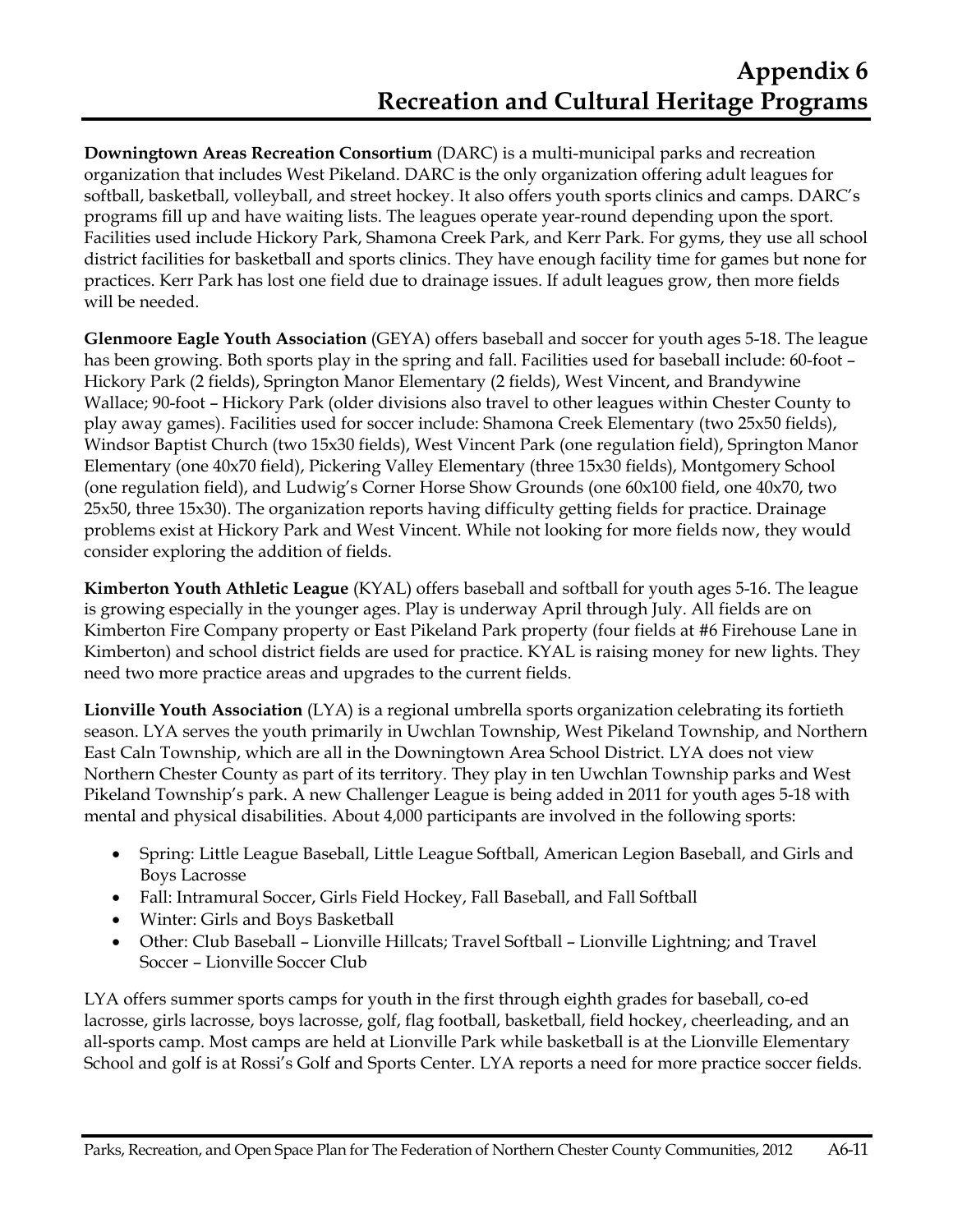**Norchester Red Knights** offers football and cheerleading in the fall. Facilities used include North Coventry Elementary and Connie Batdorf Park. North Coventry Elementary has been the practice location over the past couple of years but it is not large enough for all of the teams to be on one field. The youngest team (ages 5-6) practices on the side, just off the parking lot, away from the organization. Cheerleaders typically practice on the playground. That leaves approximately a 20x20 yard area for the other teams to practice, which is restrictive given the contact nature of football.

For the safety of the kids, coaches typically practice well within that boundary to avoid overlapping. They have discussed and investigated purchasing land over the past couple of years. Unfortunately, to purchase about 8-10 acres of land puts the organization in competition with developers that have greater resources. They would like more practice space and parking at Connie Batdorf Park.

**Norchester Youth Athletic Association** (NYAA) is a baseball league serving boys ages 13-19 in the spring. Participation has been increasing with a leveling-off expected in the near future. The teams use two fields at the OJR High School and Middle School. They also use a field at Kenilworth Park but it is in disrepair. Fields are overused and in poor condition. They would like to have a stadium but one more field would help.

**Penn Premiere Lacrosse** is a lacrosse league for youth in grades 1-12. The league anticipates growing from 100 participants to 175 in the next three years. They use facilities at 88 Wells Road, East Vincent Elementary School, North Coventry Elementary School, East Vincent Township Park, and the OJR High School lacrosse fields. They work with OJR School District for fields and negotiated an agreement to rent the WC Eagles turf field. The league anticipates needing additional fields to accommodate their growth.

**Phoenixville Babe Ruth League** is a baseball league for boys ages 13-18. All games are played at DeSanno Field which is a 90-foot lighted baseball field located at Mason and Wheatland Streets in the borough of Phoenixville. This field is owned in fee by the Phoenixville Babe Ruth League, a not-forprofit corporation. American Legion home games are played at "Doc Kennedy Field"—a 90-foot baseball field located on the grounds of the Phoenixville Area High School. This field is the high school baseball field. DeSanno field is at risk of loss due to a proposed land development that would take the field to build a road there. This is a premiere baseball field that is used by numerous school athletic teams as their home field and for tournaments as well. While the organization would be compensated, there is no other land in the borough that could replace this field.

**Spring-Ford Youth Athletic League** (SFYAL) offers baseball, softball, football, cheerleading, boys and girls basketball, and wrestling. Football has a waiting list. Playing seasons include spring and fall for baseball, fall for football, and winter for basketball and wrestling. The league uses the following facilities: two 50/70 fields at Spring City (SC) complex, two 46/60 fields at SC complex, three 46/60 fields at Manderach Park, Victory Park, one T-ball field at SC complex, and all Spring-Ford Area School District elementary fields for practices. They could use more field space and lighting. They could use four more baseball/softball fields. The Spring City complex has design and overuse issues that need to be addressed.

**Vincent United Futbol Club** is a premier travel soccer organization with a purpose of providing an opportunity for girls to participate in a complete soccer program by encouraging teamwork and good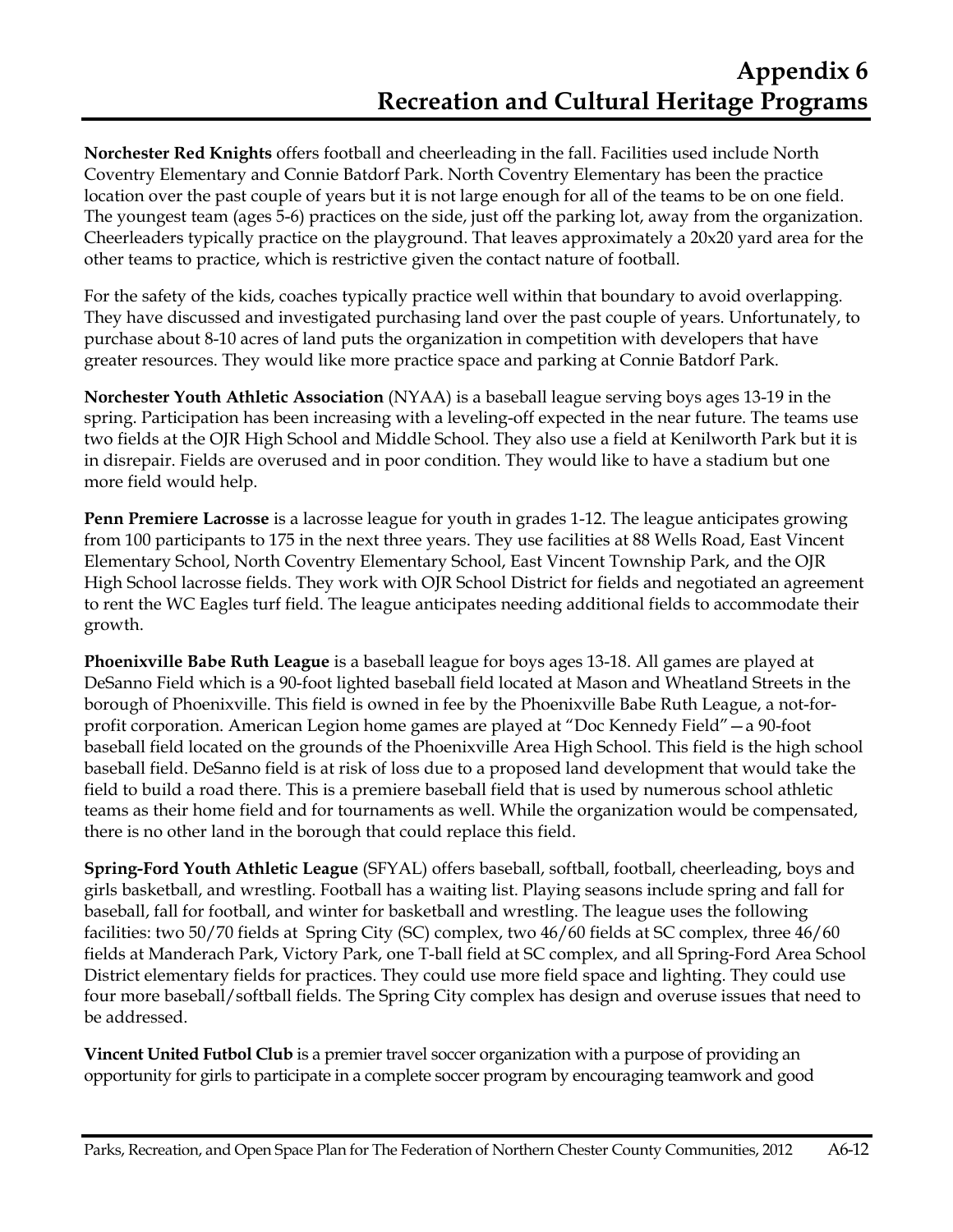sportsmanship, and by teaching the necessary skills to play competitively. Their program offers girls opportunities to compete regionally and nationally giving them the exposure to further their development as student athletes at the collegiate level and beyond. It is a year-round soccer training program that develops players to their greatest potential by focusing on top-quality instruction and exposure to the highest levels of competition. The organization uses fields in East Vincent Township, West Vincent Township, and the Owen J. Roberts School District Stadium. Eleven teams are organized according to age groups of U10 through U23. Four of the teams are U10 to U12.

**Wildcats Football** is a relatively new organization going into its third season providing football and cheerleading for boys and girls ages 5-12. About 89 boys play football on six teams. Twenty-two cheerleaders are organized into two teams. Participation increased by 50 percent in the second year with growth projected to be 250 by 2013. The Wildcats rent their practice facility from the 422 Sportsplex and play games on the North Turf of the Owen J. Roberts High School. These facilities are expected to be adequate through growth to 250 players as long as the fees at the 422 Sportsplex remain stable and the school district permits their use of the turf field.

*Table A6.2* presents the sports participation according to league, sport, and place of residence of the participants. *Table A6.3* also presents the total participation for the Northern Chester area and for the leagues. Total sports participation in the Northern Chester County was 4,051 in 2010. Overall, the leagues and DARC served 16,143 participants in 2010. Without DARC, the leagues served 10,619 participants in 2010.

#### PARTICIPATION BY SPORT

As shown in *Table A6.3*, several leagues offer the same sport, such as GEYA and the Coventry Soccer Association both providing soccer. However, they have different primary service areas. For example, GEYA soccer serves mainly East Nantmeal, West Pikeland, and West Vincent townships, as well as Upper Uwchlan and Wallace. Coventry Soccer Association serves primarily East Coventry, East Vincent, North Coventry, South Coventry, and Warwick townships. It also serves West Vincent township, but to a lesser extent than GEYA. East Nantmeal and West Vincent have players in both leagues. *Table A6.3* presents the total participation by sport in Northern Chester.

#### LEAGUE FINDINGS

While all leagues appreciate the commitment of school district, municipal, and community organizations that provide facilities and support for sports, the reality is that:

- There are not enough fields.
- Practice time is extremely limited to non-existent at times due to lack of facilities.
- Not all fields are permanently protected as recreation facilities. Fields such as those at Ludwig's Corner or Brethren Church are not guaranteed for use in perpetuity. Only fields that are in parks are protected. Even school district fields are not a given should the district need land for expansion of educational facilities.
- Participation varies by municipality as does the provision of sports fields.
- Fields are overused.
- There are no sports turf management programs in place and no fields get rest.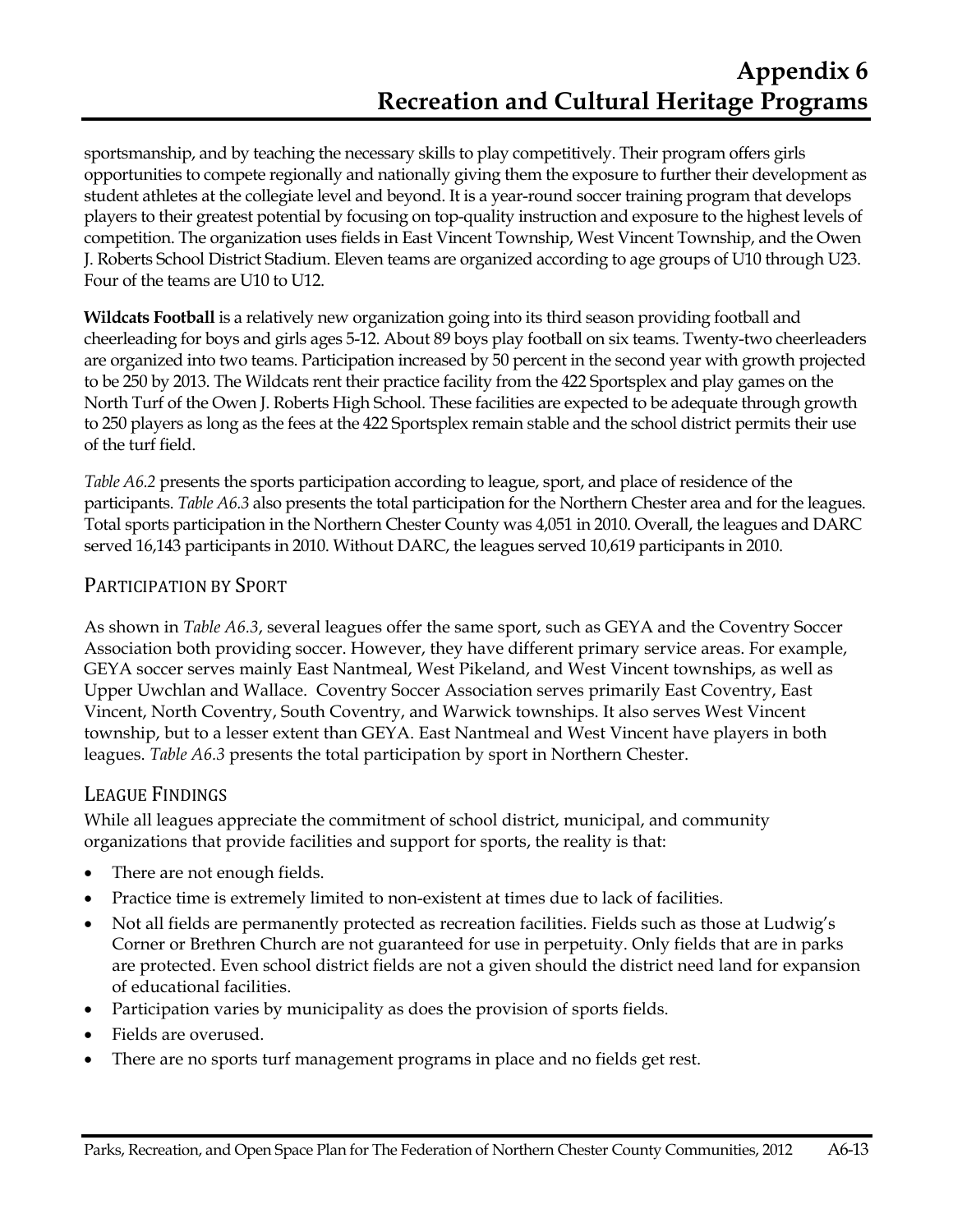### **Appendix 6 Recreation and Cultural Heritage Programs**

| Table A0.2. Sports League Farticipation by Municipality and League Total |                  |                  |                  |                 |                          |                   |                |                  |                 |       |              |
|--------------------------------------------------------------------------|------------------|------------------|------------------|-----------------|--------------------------|-------------------|----------------|------------------|-----------------|-------|--------------|
| League                                                                   | Coventry<br>East | Nantmeal<br>East | Pikeland<br>East | Vincent<br>East | Coveniry<br><b>North</b> | Coventry<br>South | Warwick        | Pikeland<br>West | Vincent<br>West | Total | <b>Lotal</b> |
| Coventry Little League                                                   | 98               | 11               | $\theta$         | 125             | 175                      | 79                | 49             | $\mathbf{0}$     | 5               | 542   | 550          |
| <b>Coventry Soccer Assn</b>                                              | 132              | 6                | $\overline{0}$   | 196             | 165                      | 94                | 35             | $\overline{0}$   | 56              | 684   | 1,400        |
| Coventry Youth Lacrosse                                                  | 27               | 10               | $\overline{0}$   | 66              | 38                       | 30                | 11             | $\mathbf{0}$     | 73              | 255   | 255          |
| Coventry Girls Basketball                                                | n/a              | n/a              | n/a              | n/a             | n/a                      | n/a               | n/a            | n/a              | n/a             | 120   | 120          |
| DARC Leagues & Camps                                                     | $\Omega$         | $\theta$         | $\mathbf{0}$     | $\theta$        | $\theta$                 | $\mathbf{0}$      | $\theta$       | 468              | $\theta$        | 468   | 5,524        |
| <b>GEYA</b> Soccer                                                       | $\Omega$         | 12               | $\mathbf{0}$     | $\theta$        | $\mathbf{0}$             | $\Omega$          | $\overline{0}$ | 24               | 180             | 216   | 1,200        |
| <b>GEYA</b> Baseball                                                     | $\Omega$         | 8                | $\overline{0}$   | $\theta$        | $\overline{0}$           | $\mathbf{0}$      | $\mathbf{0}$   | 16               | 127             | 151   | 850          |
| <b>KYAL</b> Baseball                                                     | $\Omega$         | $\overline{0}$   | 443              | 37              | $\overline{0}$           | $\Omega$          | $\overline{0}$ | $\theta$         | $\Omega$        | 480   | 480          |
| <b>KYAL</b> Softball                                                     | $\Omega$         | $\overline{0}$   | 196              | 11              | $\mathbf{0}$             | $\overline{0}$    | $\overline{0}$ | $\theta$         | $\theta$        | 207   | 225          |
| LYA All sports                                                           | $\Omega$         | $\overline{0}$   | $\mathbf{0}$     | $\theta$        | $\overline{0}$           | $\overline{0}$    | $\overline{0}$ | 400              | $\Omega$        | 400   | 4,000        |
| Norchester<br>Red Knights Football                                       | 20               | 3                | $\mathbf{1}$     | 23              | 40                       | 12                | 5              | $\mathbf{0}$     | $\mathbf{1}$    | 105   | 133          |
| Norchester<br>Red Knights Cheerleading                                   | 20               | 6                | 3                | 18              | 27                       | 6                 | 17             | $\theta$         | 4               | 101   | 113          |
| NYAA Baseball                                                            | 16               | 5                | 13               | 15              | 18                       | 7                 | 7              | 7                | 12              | 100   | 100          |
| Penn Premiere Lacrosse                                                   | n/a              | n/a              | n/a              | n/a             | n/a                      | n/a               | n/a            | n/a              | n/a             | n/a   | 100          |
| Phoenixville Babe Ruth                                                   | $\Omega$         | $\Omega$         | 36               | $\Omega$        | $\theta$                 | $\Omega$          | $\theta$       | $\Omega$         | 0               | 36    | 122          |
| <b>SFYAL Baseball</b>                                                    | $\Omega$         | $\overline{0}$   | $\mathbf{0}$     | 40              | $\mathbf{0}$             | $\mathbf{0}$      | $\overline{0}$ | $\mathbf{0}$     | $\Omega$        | 40    | 400          |
| <b>SFYAL Softball</b>                                                    | $\Omega$         | $\overline{0}$   | $\overline{0}$   | 40              | $\overline{0}$           | $\overline{0}$    | $\overline{0}$ | $\theta$         | $\Omega$        | 40    | 400          |
| Vincent United Futbol Club<br>(Soccer)                                   | n/a              | n/a              | n/a              | n/a             | n/a                      | n/a               | n/a            | n/a              | n/a             | n/a   | n/a          |
| Wildcats Football                                                        | 25               | $\theta$         | $\Omega$         | 38              | 32                       | 10                | $\Omega$       | $\theta$         | $\mathbf{1}$    | 106   | 6            |
| <b>TOTAL</b>                                                             | 338              | 61               | 692              | 609             | 495                      | 238               | 124            | 915              | 413             | 4,050 | 16,211       |

#### **Table A6.2: Sports League Participation by Municipality and League Total**

 $\overline{n/a}$  – not available or not available by municipality

#### **Table A6.3: Participation by Sport**

| Sport                                               | <b>Total Participants</b> |
|-----------------------------------------------------|---------------------------|
| Basketball                                          | 120                       |
| Baseball                                            | 1,349                     |
| Football/Cheerleading                               | 312                       |
| Lacrosse (Penn Premiere unreported by municipality) | 255                       |
| Soccer (Vincent United unreported)                  | 900                       |
| Softball                                            | 247                       |
| Multiple sports by DARC and LYA                     | 868                       |
| Total                                               | 4,051                     |

Parks, Recreation, and Open Space Plan for The Federation of Northern Chester County Communities, 2012 A6-14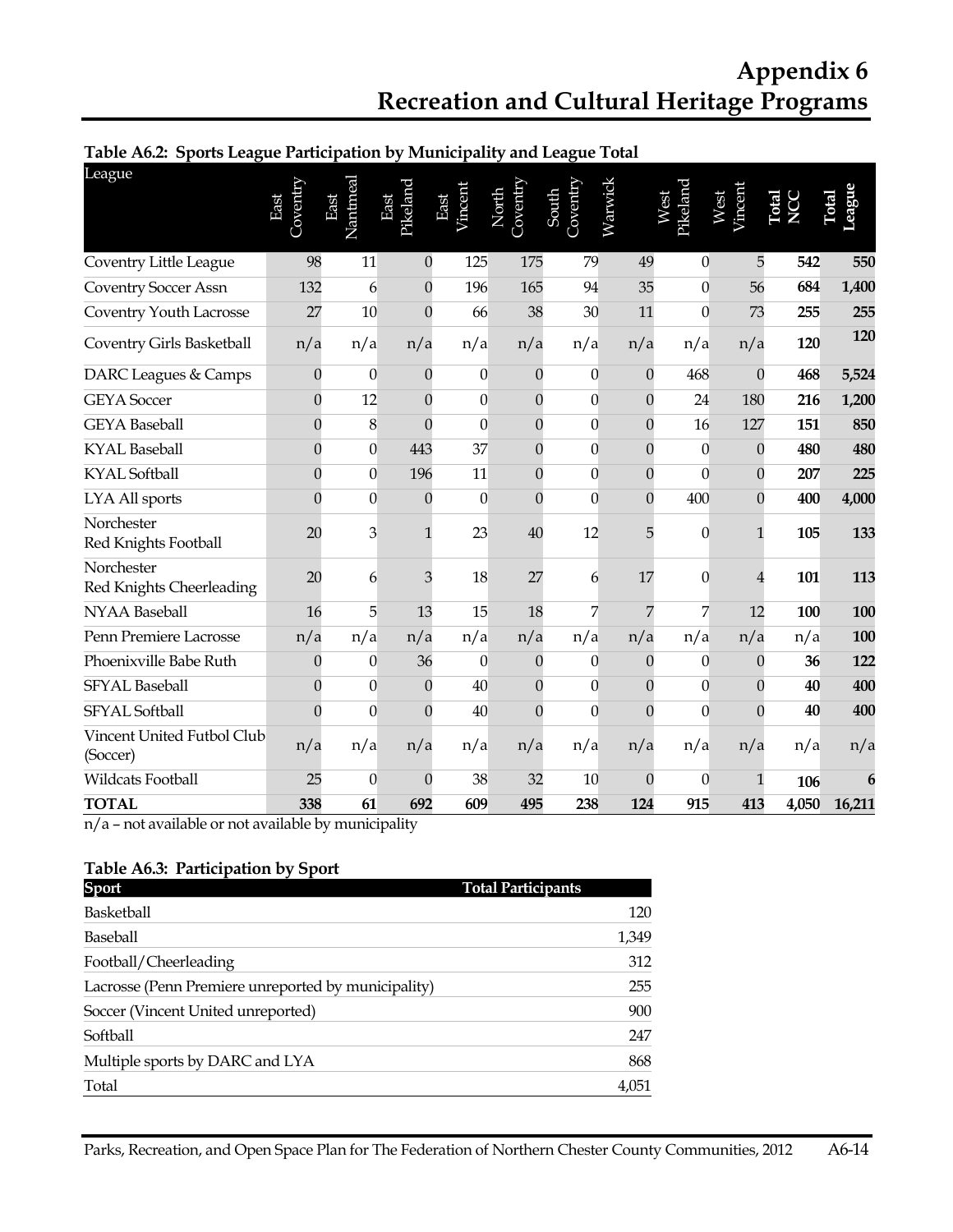- Fields are generally maintained as well as possible given the resources of the communities. There is no gradation of fields from practice areas through recreational play to tournament quality.
- Field scheduling is a challenge with field use conflicts regarding permits.
- Field lighting in the area is limited, which is consistent with environmental concerns.
- Lack of indoor facilities requires groups to travel outside the area to rent facilities.
- Land values are high and beyond the financial capacity of community sports to purchase sites for fields.
- The leagues operate independently.
- Children and youth appear to have field priority. Over time, adult leagues are likely to emerge such as those that are in place in other areas of southeastern Pennsylvania including: adult soccer, field hockey for ages over 50, and "Grumpy Old Men" softball leagues. They will need places to play.

In interviews and two sports focus groups for this plan, league representatives expressed the desire to work in common and support efforts to obtain land and develop and/or improve facilities.

### PROVIDERS OF RECREATION AND HERITAGE‐RELATED OPPORTUNITIES

Northern Chester County is fortunate to be the home of important organizations that have a mission related to recreation, history, and the local heritage. These include the Mill at Anselma, Anselma Farmers' and Artisans' Market, Binky Lee Preserve, Chester Springs Creamery and Milky Way Farm, Crow's Nest Preserve, Historic Yellow Springs, Ludwig's Corner Horseshow and County Fair, Maysie's Farm Conservation Center, Welkinweir, French and Pickering Creeks Conservation Trust, and the Natural Lands Trust. All of these organizations add to the quality of life here by directly connecting people who live and work here to the local heritage through recreation and tourism opportunities.

Although there are YMCA's in Pottstown, Phoenixville, Lionville and in nearby counties, there is no YMCA or other type of community center in Northern Chester County. Interviews found that the Freedom Valley YMCA's feasibility study for establishing a YM/YWCA in Northern Chester County research found an insufficient base to support a YM/YWCA. The Ludwig's Corner master site plan reserves a footprint for a future YM/YWCA should conditions change and Freedom Valley or other organization determine it feasible to construct and operate a facility here. In the meantime, exploring ways of working with the Freedom Valley YMCA in the provision of services would help to provide more public recreation services. For example as shown in Table 5, the Pottstown YMCA is working with the Pottstown Area Health and Wellness Foundation and North Coventry Township in offering a 10-week summer camp in Coventry Woods that would also serve youth from Pottstown. This partnership features management and services from the YMCA, funding from the Foundation and facilities from North Coventry Township.

#### HISTORY AND RECREATION

Northern Chester County is an important region in the history of the United States of America. It is the home of the Iron and Steel Industry. Important historic events occurred here during the Revolutionary War. Northern Chester County is one of the few places where people can experience the landscape of an historic event in the same way it appeared during the actual event, largely due to the land preservation efforts of the municipalities of the Northern Chester County area. Opportunities to interpret this history and convey it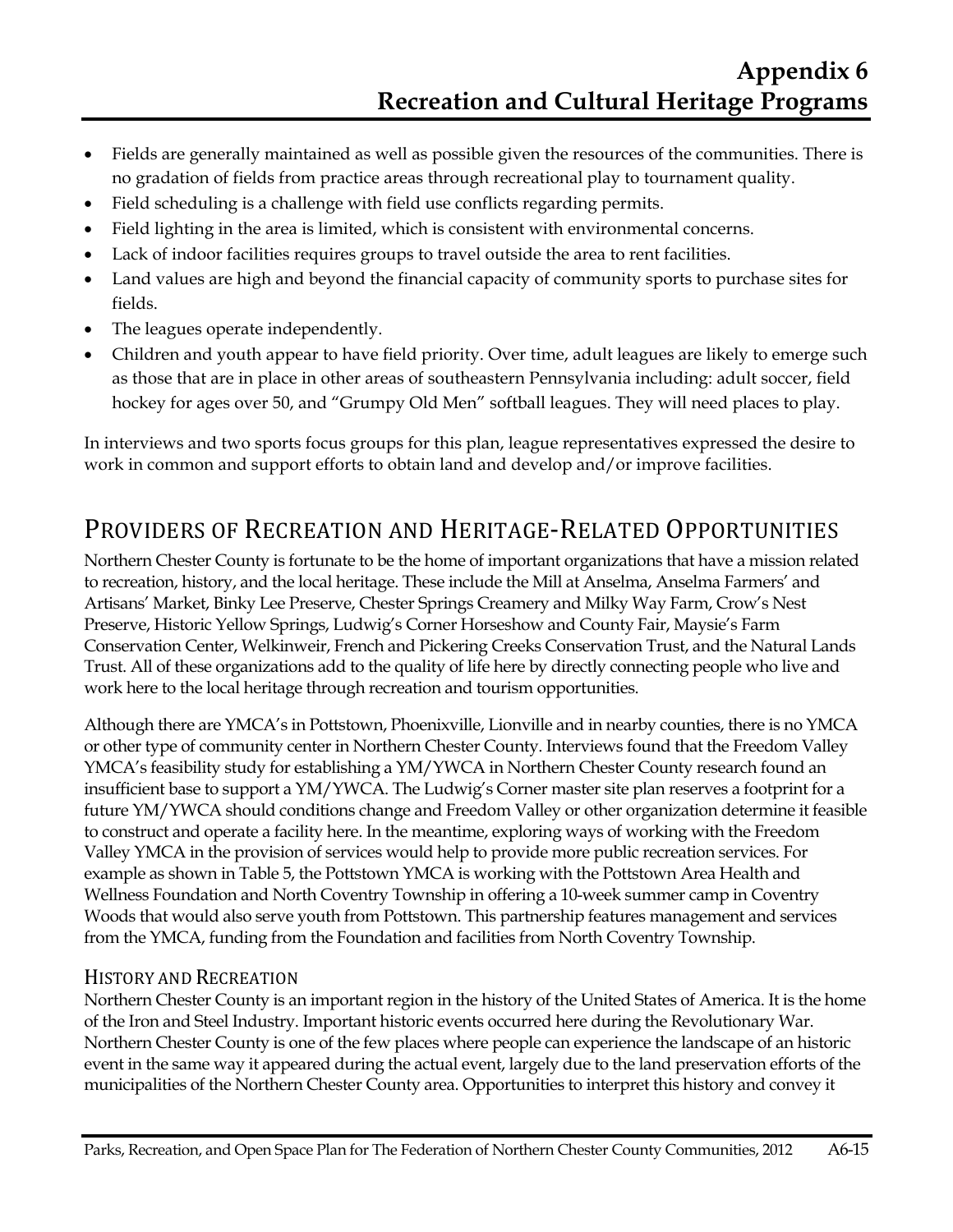through recreational experiences should be fostered. Efforts are underway to create a heritage tourism program through the Chester County Parks Department.

| Site/Organization                         | <b>Activities and Programs</b>                                              |
|-------------------------------------------|-----------------------------------------------------------------------------|
| <b>Binky Lee Preserve</b>                 | Hiking, walking, nature enjoyment, wildlife watching                        |
| www.natlands.org/preserves-to-            |                                                                             |
| visit/preserves/binky-lee-preserve/       |                                                                             |
| Crow's Nest Preserve                      | Visitor Center, hiking, wildlife watching, educational programs, youth      |
| www.natlands.org/preserves-to-visit/list- | environmental programs and camps, volunteer days                            |
| of-preserves/crows-nest-preserve/         |                                                                             |
| Welkinweir                                | Enjoyment of nature and unique trees, flowers, and shrubs. Home of Green    |
| www.greenvalleys.org/welkinweir.html      | Valleys educational programs. Hosts schools and other organized groups,     |
|                                           | educating them about wildlife, water, and land protection. Nine-week        |
|                                           | Summer Nature Day Camp for children ages 4 through 14.                      |
| Green Valleys Association                 | Wide range of programs and services related primarily to the                |
| www.greenvalleys.org                      | preservation of watersheds and the environment. Programs for children       |
|                                           | and adults through schools, scout programs, summer camps, on-site           |
|                                           | programs, and more.                                                         |
| Mill at Anselma                           | Tours, workshops, special events, festivals, and school programs related to |
| www.anselmamill.org                       | the mill, food, and heritage.                                               |
| Anselma Mill and Artisans' Market         | Weekly children's activities on the green, with a focus on sustainable      |
| www.anselmamill.org/market.htm            | agriculture education and the active promotion of school gardens, farm-to-  |
|                                           | school, and whole food nutrition.                                           |
| <b>Historic Yellow Springs</b>            | Tours, exhibits, workshops, classes, and performances related to the studio |
| www.yellowsprings.org                     | and performing arts.                                                        |
| French & Pickering Creeks                 | Iron Tour, Homegrown Harvest, special events, annual auction                |
| <b>Conservation Trust</b>                 |                                                                             |
| www.frenchandpickering.org                |                                                                             |
| Milky Way Farm                            | Services and products with "down on the farm" flair including birthday      |
| www.milkywayfarm.com                      | parties, private tours, school group field trips, and pick-your-own         |
|                                           | pumpkins.                                                                   |
| <b>Chester Springs Creamery</b>           | Ice cream making and facility rental for parties and meetings.              |
| www.milkywayfarm.com/homepage-            |                                                                             |
| creamery.htm                              |                                                                             |
| Maysie's Farm Conservation Center         | Nonprofit educational organization dedicated to increasing public           |
| www.maysiesfarm.org                       | understanding of the importance of conservation and ecological thinking.    |
|                                           | Offers a community learning series, school and youth programs, events,      |
|                                           | educational programs, camps, cooking classes, and more.                     |
| Ludwig's Corner Horse Show and            | Dedicated to preserving the tradition of horses in Chester County. Offers   |
| Country Fair                              | horse-related programs and special events.                                  |
| www.ludwigshorseshow.org                  |                                                                             |
| Pottstown YMCA                            | Working with the Pottstown Health and Wellness Foundation and North         |
| www.ymca.net/y-profile/?assn=5895         | Coventry Township in creating a 10-week summer camp at Coventry             |
|                                           | Woods; this camp would also serve participants from Pottstown.              |

# **Table A6.4: Private Providers of Recreation and Cultural Heritage Programs**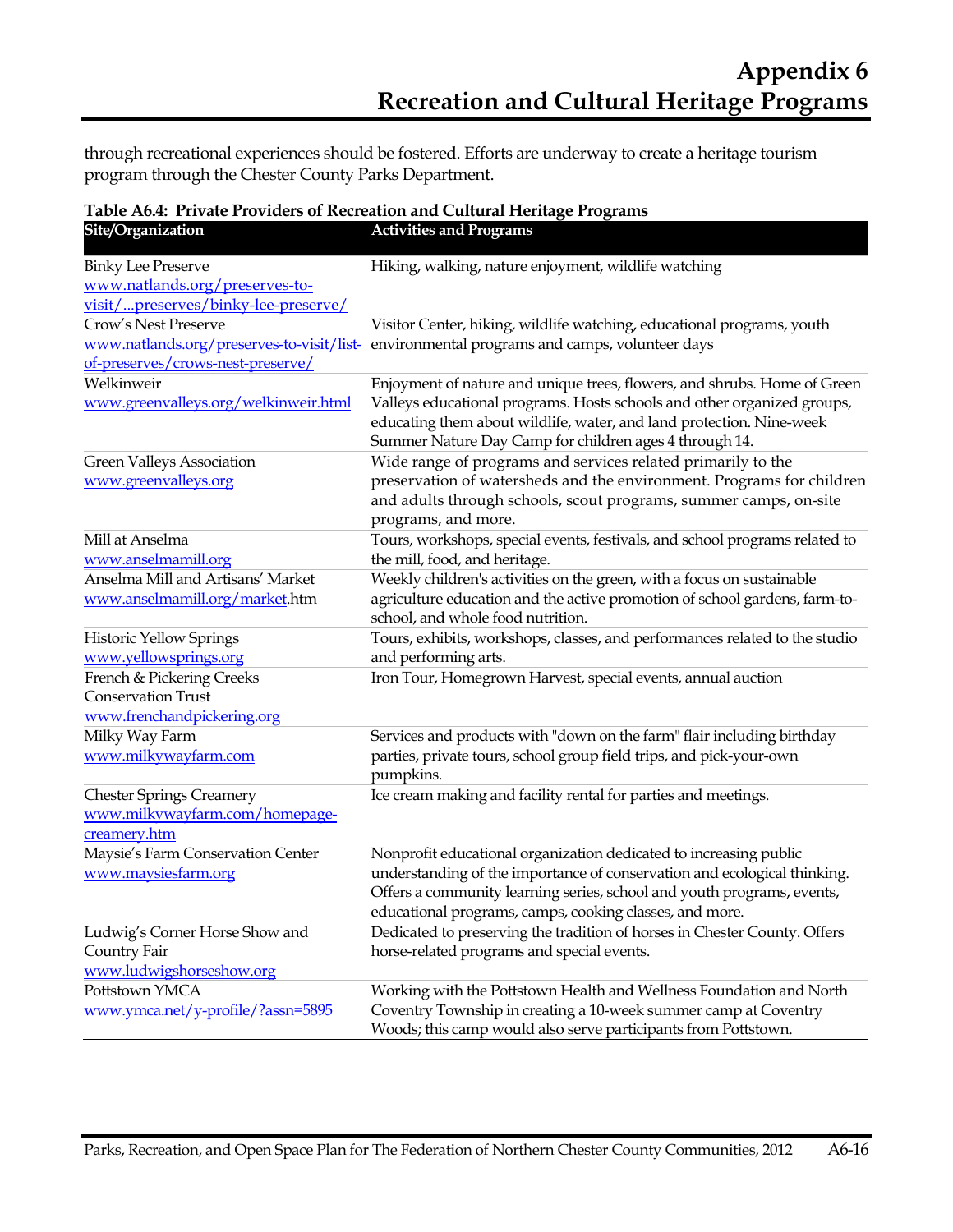Northern Chester County is home to more than a dozen historic villages. Tours, programs, and events in these communities would be a way to inform local residents of their heritage through recreational experiences.

The historic Parker Ford Tavern is being restored as the keystone of a multi-municipal park along the Schuylkill River. East Vincent Township has a vision for the Parker Ford Tavern—to see the buildings and grounds restored as closely as possible to their original eighteenth-century appearance. The tavern could serve as a museum open to the public and dedicated to the history of Parker Ford. The themes for this site would include historic modes of transportation, the growth of commerce and industry in Chester County, and the Revolutionary War. As part of the Schuylkill River Valley Heritage Corridor, the Tavern site will attract tourists, school children, scouts, and area citizens to visit and step back in time. The township believes that with all the growth happening today, saving this historic treasure for future generations to enjoy is a commitment for all ages. It is envisioned that a Friends of the Parker Ford Tavern organization will help to support the facility and programs.

In the public opinion survey, one out of every two respondents indicated that they were interested in lifelong learning classes and programs. Further research and interviews revealed that citizens have a keen interest in learning about the history of the area. Suggestions generated included having local and regional history classes incorporated in the Owen J. Roberts Adult Evening School.

The area has fine examples of events and activities organized around the historic aspects of the Region. These include re-enactments such as the 225th Anniversary Crossing of the Schuylkill River by General George Washington's troops.

#### CULTURE AND RECREATION

While the Brandywine area of Southern Chester County is renowned for art – most prominently expressed through the Wyeth family—Northern Chester County is also home to an important arts community. Historic Yellow Springs is a nonprofit enterprise that preserves and promotes the history and arts of Yellow Springs village. The Chester Springs Studio is a vibrant arts center at Historic Yellow Springs. Founded in 1978 as an offshoot of Historic Yellow Springs, the Studio grew in reputation as a nationally-known home for the visual arts, particularly in the areas of painting and ceramics. Historic Yellow Springs offers an innovative mix of arts, history, and interdisciplinary program experiences. Today, the Chester Springs Studio continues to be an artistic epicenter in Northern Chester County. The Studio's dedicated faculty members bring experience and excitement to intimate classroom settings. Visiting artists conduct workshops to expand students' horizons in ceramics, sculpture, painting, photography, dance, and other pursuits. Exhibitions provide a way for established and emerging artists to showcase their works while educating the public about visual art.

Historic Yellow Springs features the Yellow Springs Cultural Center. In the 1920s the Pennsylvania Academy of the Fine Arts created studio space in the 1845 barn for its Country School. The Yellow Springs Institute, a nonprofit performing arts organization, was formed in 1976 and purchased the barn and five acres from Historic Yellow Springs. The loft was converted to a black box theatre in 1982 and a conference center was added in 1989. Historic Yellow Springs was able to repurchase the property in 1997 and created the Yellow Springs Cultural Center, a performing arts center.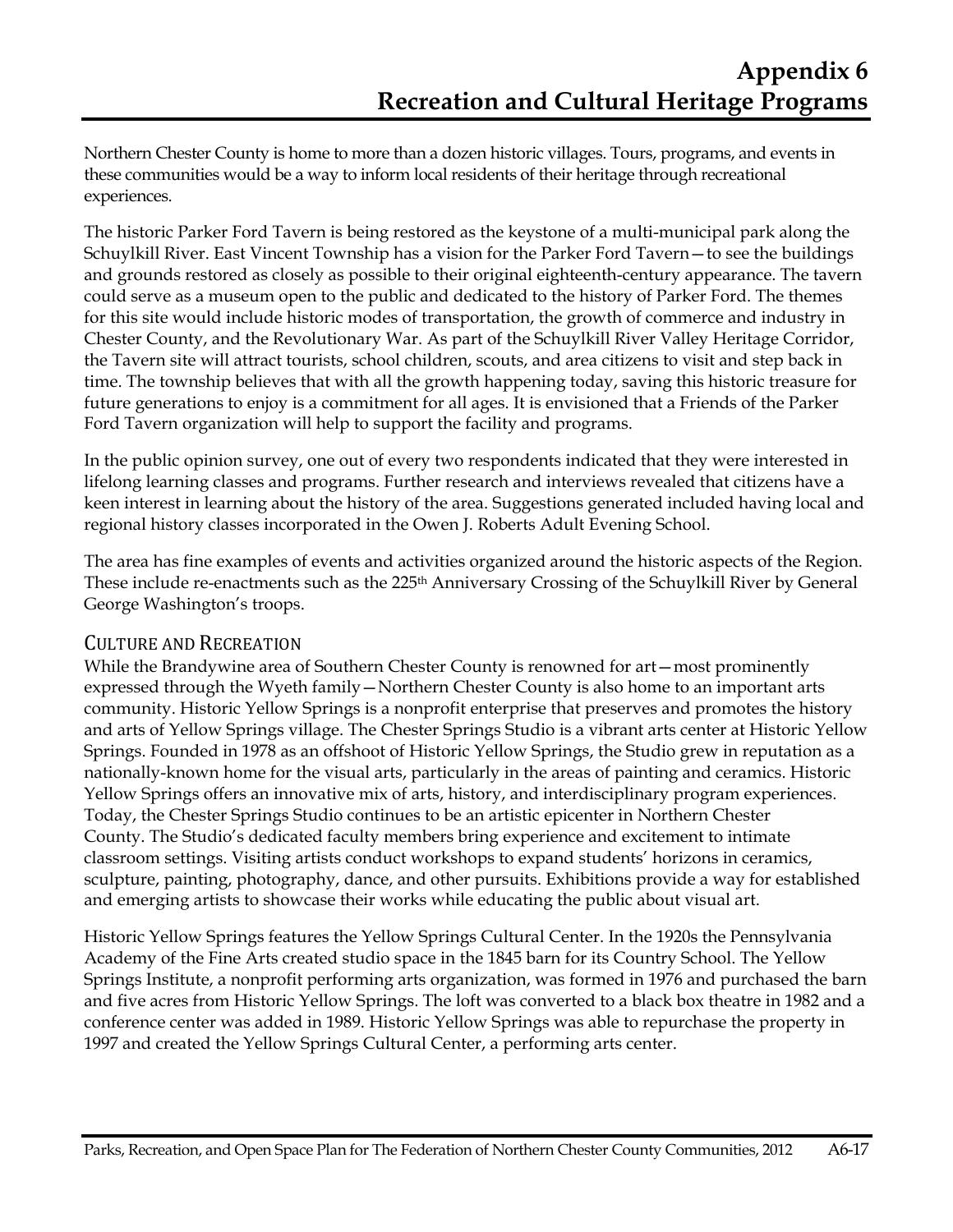## TOURISM

Cultural heritage tourism includes traveling to experience the places, artifacts, and activities that authentically represent the stories and people of the past and present. It includes cultural, historical, and natural resources. Northern Chester County has its own unique identity rooted in its Revolutionary War history, the Iron and Steel Heritage, and its significant natural resources and scenery that organizations and individuals have been working strategically and successfully to protect. This is not an area that favors a large volume of group tours and buses. The lovely countryside with its narrow winding roads, small historic villages, and scenery is more conducive to heritage tourism supported by small groups of family and friends enjoying the area together.

Northern Chester County is not a focus of the area's visitor and convention bureaus. The Brandywine Conference and Visitor's Bureau concentrates on the southern part of the county featuring the Brandywine area. The Valley Forge Convention and Visitors Bureau is centered on the Valley Forge/King of Prussia area. The Schuylkill Highlands CLI is working toward addressing recreational tourism in the area that includes Northern Chester County. Consideration could be given to determining if this is the logical home for tourism for Northern Chester County. Because cultural heritage tourism could be important for the area, Northern Chester County should continue to work with the Schuylkill Highlands CLI in developing an approach that works for those who live here, as there appears to be a duality of desire to both showcase the Region as well as keep it a secret!

### RECREATION PROGRAM AND OPPORTUNITY ANALYSIS

Recreation opportunities are a patchwork of self-directed opportunities in the great outdoors, heritagerelated programs, the arts unique to this area, community sports, special events, school district programs, multi-municipal park and recreation organizations, and close-to-home recreation provided by volunteers under the auspices of local municipalities.

The main character of recreation in the area is enjoyment of the great outdoors, special events (many tied to heritage, history, and conservation), and sports. There appears to be a strong desire to establish active healthy lifestyles as a way of life here. This would be in keeping with Chester County's rating as the healthiest county in Pennsylvania. Another underlying theme is the desire to meld heritage and history with recreation rather than as discrete elements separate from each other.

The programs, such as the Iron Tour and community festivals, offered are of top quality and are generally increasing in participation. The provision of recreation services, programs, information, schedules, and locations is fragmented. Each provider operates independently as best they can in planning and implementing recreation opportunities. There is no centralized place for people to go for information about programs, events, facilities, or services.

The residents participate in recreation throughout the Region and do not restrict themselves to their own municipality. The municipalities are too small to provide their own recreation services, as is common in larger communities in southeastern Pennsylvania. West Pikeland and East Pikeland have joined together with Phoenixville and Downingtown in providing multi-municipal recreation in their areas in conjunction with other municipal partners.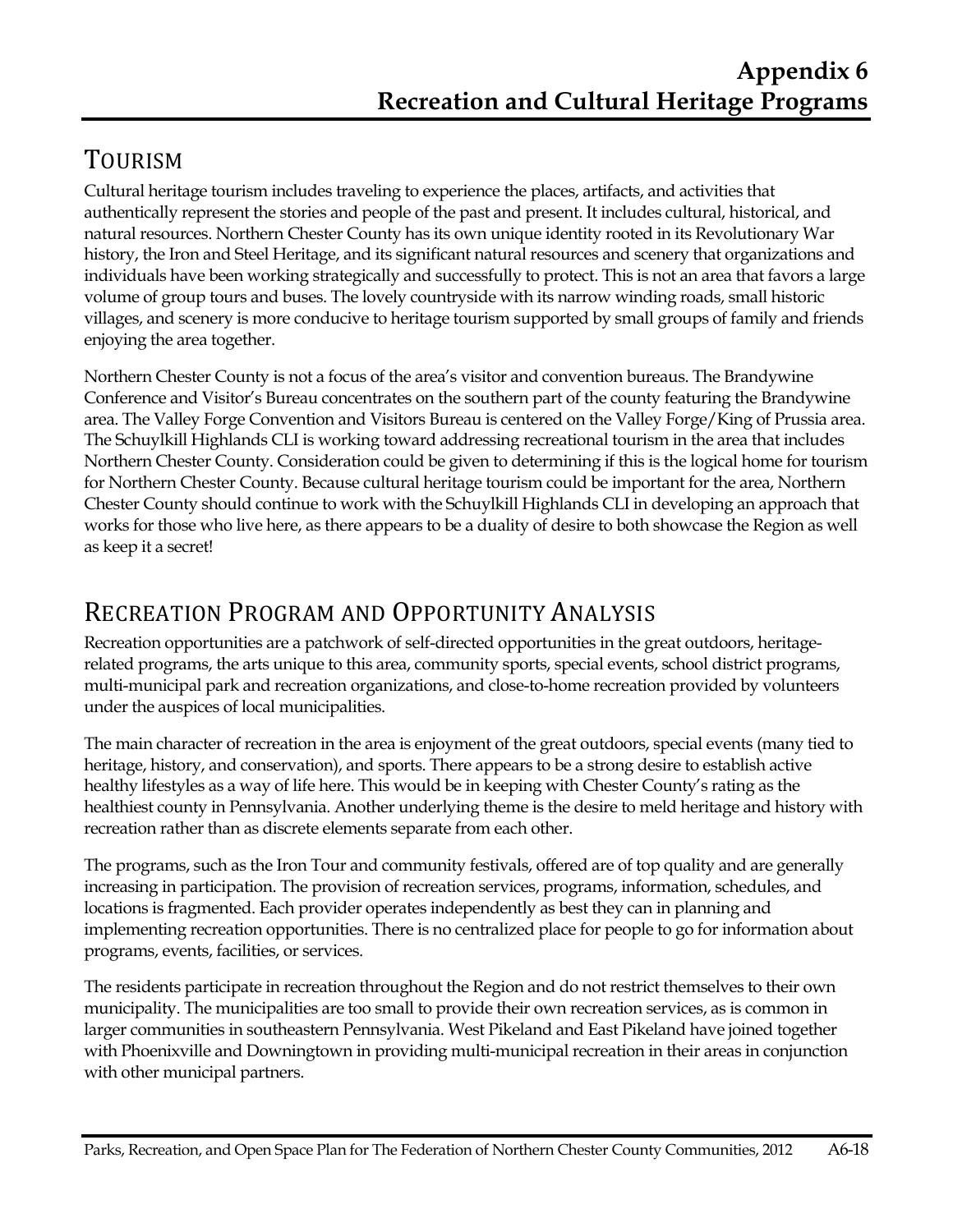Sports represent a major challenge. With 16 organizations providing football, baseball, softball, soccer, lacrosse, field hockey, basketball, and swimming, all operating regionally, increasing in numbers, and struggling to get enough game and practice facilities, there is a lot of problem solving and work to do here. Fortunately, people in the leagues and the municipalities as well as some private organizations are willing to work together in this effort.

The activities in which most people are interested are opportunities outdoors such as walking, bicycling, enjoying nature, and so on. The organized activity of the most interest is lifelong learning for adults—and Owen J. Roberts offers the Adult Evening School for that. One of the disconnects relates to children being engaged and active in the outdoors. With youth largely consumed with video- and computer-based recreation, engaging them in active healthy lifestyles is a major goal of the communities of Northern Chester County. A work session with 90 fifth graders found that their top interests were being outside, but not in more ballfields and game courts as expected. They expressed the desire to play in the woods, in the creeks, and on play equipment suitable for their ages.

Probably the single most important thing that Northern Chester County could do to foster participation in recreation and active healthy lifestyles for people of all ages is to develop the "go-to" place for information. Survey respondents indicated that their most preferred source of this information would be one Web site for Northern Chester County. This support for a regional source of information is a significant finding of regional thinking, especially in Pennsylvania. The "go-to" place would be easily accessed, in real time, easy to navigate, and provide a range of information on the activities, events, facilities, and opportunities in the Region. Promoting this resource to create wide public understanding of its availability would be key.

Long-term and out-of-the-box, there may be another way to engage people through a leisure counseling approach that would be based upon a strategic development process tailored for Northern Chester County. The idea would be to develop a system similar to finding a hotel on a travel Web site that engages the participant in a series of directed questions until he/she makes a choice about what they would like to do. This would be a rather significant undertaking requiring expertise and resources for development, but perhaps it would be worthy of university involvement and grant funding from a foundation. The key may be to tying this into wellness and active healthy living.